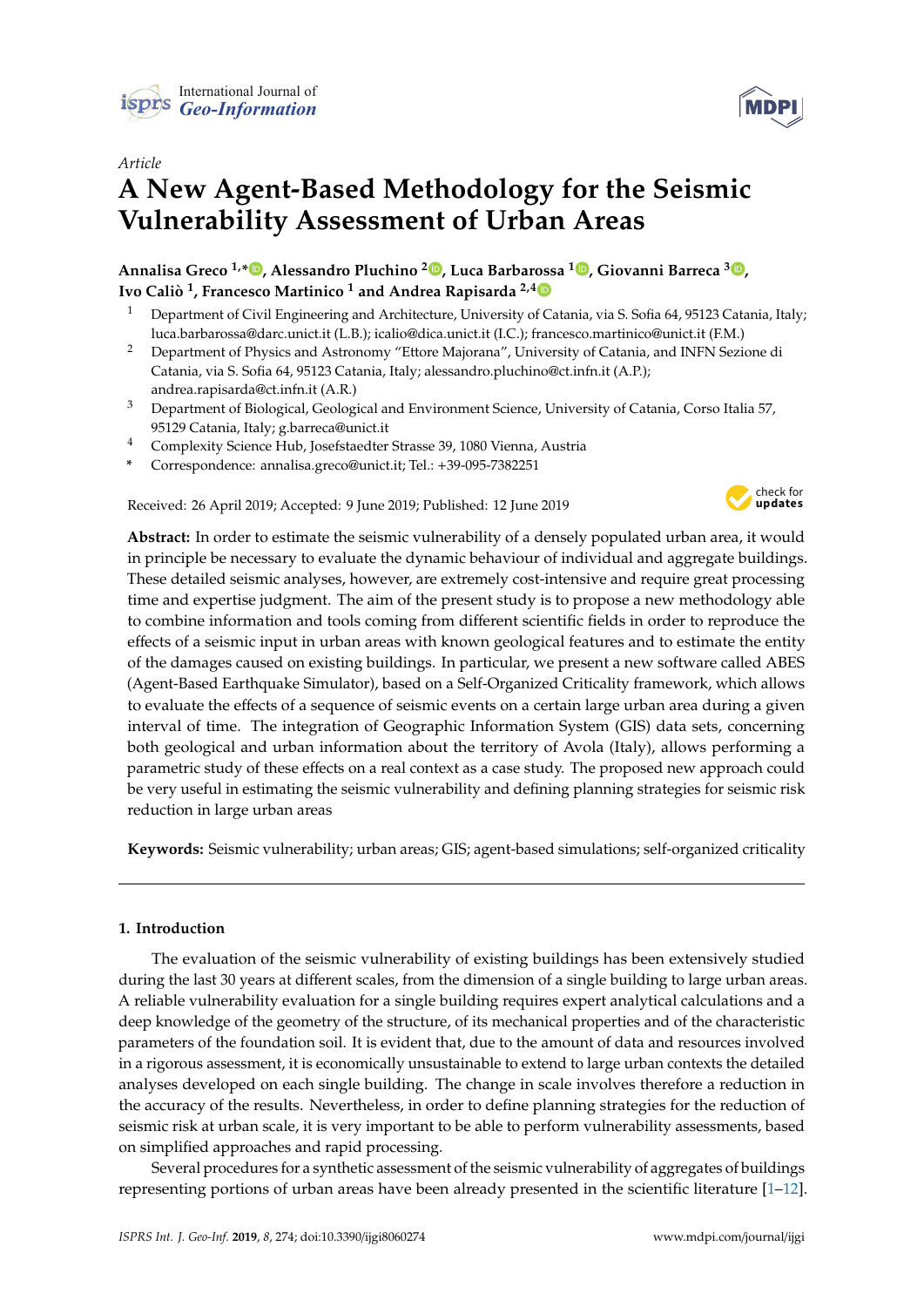In particular, among the others: Ramos and Lourenço [\[1\]](#page-18-0) studied the vulnerability of the masonry buildings in the historical city center of Lisbon through a finite element method; Senaldi et al. [\[3\]](#page-19-1) focused on the seismic response of masonry building aggregates obtained by means of non linear dynamic analysis; Giovinazzi and Pampanin [\[10\]](#page-19-2) proposed a simple, but reliable approach to assess, on different scale levels, the beneficial impact of seismic retrofitting for reinforced concrete buildings

built before 1970; Greco et al. [\[11\]](#page-19-3) applied an innovative macro-element approach for the assessment of the seismic vulnerability of typical unreinforced masonry buildings in the area of Catania (Italy); Lestuzzi et al. [\[12\]](#page-19-0) approached the seismic assessment at urban scale of the cities of Sion and Martigny (Switzerland) adopting the Risk-UE methodology, in particular the empirical and mechanical methods (LM1 and LM2).

Seismic vulnerability assessments are referred to the expected seismic actions on the specific site, which can only be statistically presumed from previous recorded data and on the basis of the geological characteristic. Prescriptions of national codes refer to the seismic hazard of the construction site, that depends on the elastic response spectra related to the soil typology and to the peak ground acceleration, which can be exceeded with a predetermined probability in the reference period of the construction. The seismic data related to the various construction sites are scaled according to the maximum acceleration expected on the ground, which, on the basis of past events, is related to the possibility of occurrence of a single seismic event of a certain intensity. Anyway, large seismic events are often not isolated but are preceded and followed by a foreshock and an aftershock activity of variable intensity and duration (Omori Law) [\[13](#page-19-4)[–16\]](#page-19-5). For example, the severe earthquake of magnitude 5.9 ML (Richter Scale) occurred in L'Aquila (Italy) on April 6 2009, at 3:32 a.m. (that caused more than 305 victims, 1500 wounded, 7000 people homeless and 4 bn euros of estimated damages to the buildings), was the mainshock of an anomalous activity which started in December 2008 and lasted until 2012 [\[17\]](#page-19-6). In order to give an idea of the great number of shocks involved, it is interesting to highlight that just in the year that followed the April 6 event, the Italian agency INGV (Istituto Nazionale di Geofisica e Vulcanologia, [www.ingv.it\)](www.ingv.it) reported that about 18,000 earthquakes occurred only across the area of the city of L'Aquila with different epicenters (256 events were registered only during the 48 hours immediately after the mainshock, 56 of them with a magnitude greater than 3 ML).

Apart from such catastrophic seismic scenarios, moderate ground activities are recorded every day all over the earth. When the intensity of the seismic input exceeds a minimum value, related to the structural characteristic of each building, the latter can suffer some damage, that in some cases could be difficult to identify but leads to a reduction of the seismic resistance of the structure. Therefore, not only severe ground motions constitute a danger for structures since damage can occur even for moderate seismic actions and a building can collapse after several small earthquakes due to an incremental cumulative damage. In a seismic impact evaluation at regional or urban scale it would be very useful to have the possibility to estimate both the collapse scenario under severe earthquakes and the cumulative one caused by moderate and repetitive ground shakings. Of course, the estimation of the seismic vulnerability of a given urban area strongly depends on the characteristics of the seismic input that can be simulated by means of modern computational techniques possibly supported by Geographic Information System data sets. Different approaches for the simulation of the seismic input have been recently presented by many researchers [\[18](#page-19-7)[–22\]](#page-19-8).

In particular, just to give a few examples: Lu et al. [\[18\]](#page-19-7) proposed a coarse-grained parallel approach for the simulation of the seismic damage in urban areas based on refined models and GPU/CPU cooperative computing; Xiong et al. [\[19\]](#page-19-9) introduced a nonlinear multiple degree-of-freedom flexural-shear model to better predict the responses of tall buildings in regional seismic simulations; Matassoni et al. [\[20\]](#page-19-10) applied a Decision Support System (DSS) to the simulation of the seismic and impact scenarios for two major historical earthquakes recorded in Florence (Italy); Silva and Horspool [\[21\]](#page-19-11) used a new methodology that combines the available information from the USGS ShakeMap system with the open-source software OpenQuake engine in order to estimate the number of structural collapses or economic losses after two different real earthquakes in Italy and New Zeland; Hancilar et al. [\[22\]](#page-19-8)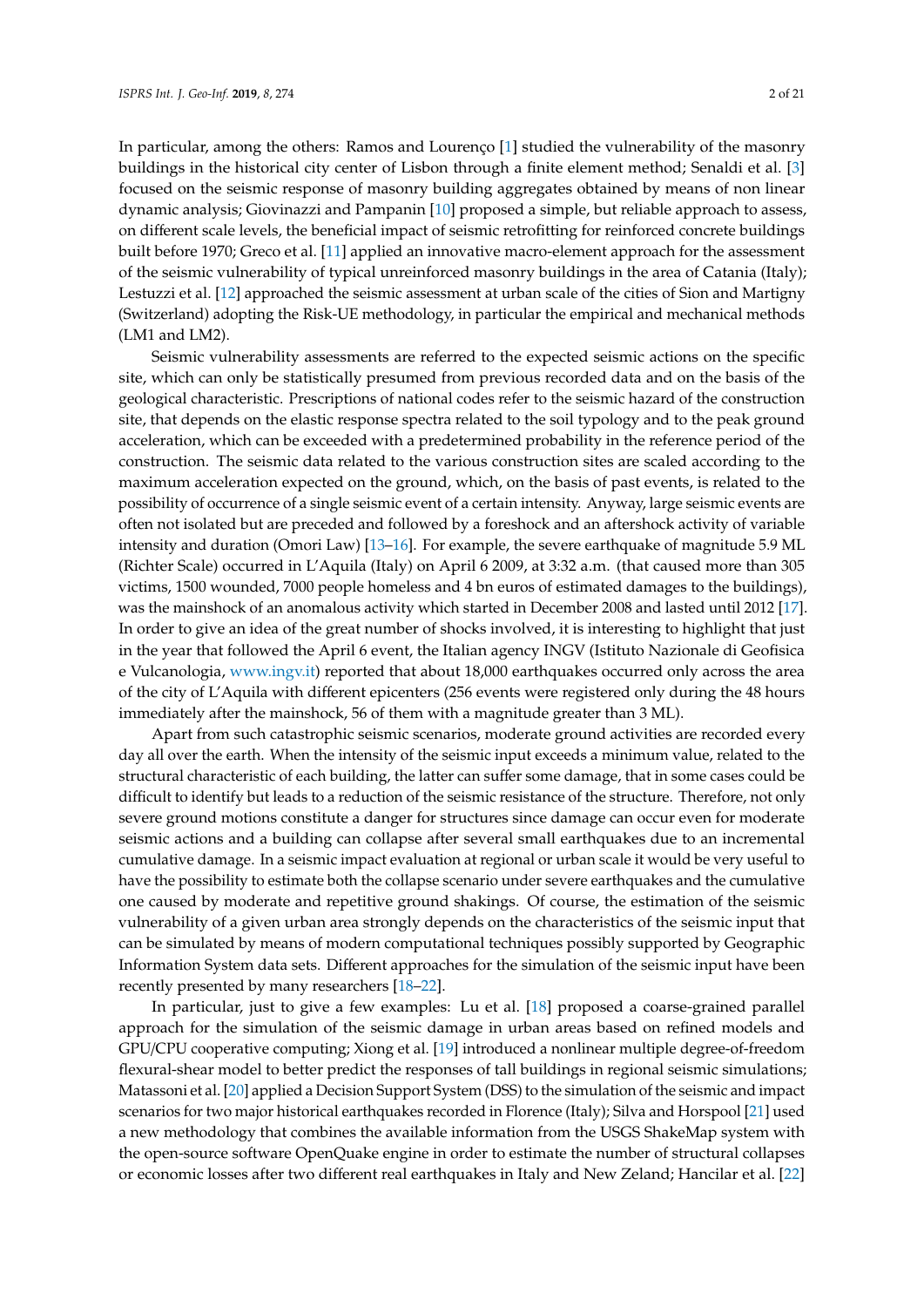developed a new software, called ELER-Earthquake Loss Estimation Routine, for a rapid estimation of earthquake shaking and losses throughout the Euro-Mediterranean region.

In this paper we propose an innovative methodology that integrates different tools and sources of information in order to investigate the possible effects of a sequence of seismic events on the urban settlement of a given geographical area, assuming that this area is in the so-called "critical state". The concept of critical state has been developed in the context of the Self-Organized Criticality (SOC) theory, introduced in 1987 by Bak, Tang and Wiesenfeld [\[23\]](#page-19-12). SOC theory states that many large interactive systems observed in nature can self-organize into the critical state [\[24\]](#page-19-13), a particular condition in which small perturbations may result in chain reactions which can affect any number of elements within the system.

Among many other fields, the SOC dynamics has been successfully applied also to seismology. In particular, in 1992 Olami-Feder-Christensen (OFC) realized a simple model which mimics a portion of terrestrial crust in the critical state [\[25\]](#page-19-14). Despite its intrinsic limitations (for example the depth of the epicenter and the features of the seismic waves are neglected), a dissipative version of the OFC model on a regular square lattice with a few long-range interactions has shown to be able to reproduce, with a good degree of approximation, the scale-invariant dynamics of real earthquakes [\[26\]](#page-20-0). As a matter of fact, when a given seismic area enters, after a given transient, into a critical state, the average earthquakes activity increases and events of any scale may occur. This is probably what happened between 2008 and 2012 in the territory of L'Aquila (Italy): The region entered into a critical state, and therefore the probability of occurrence of a large earthquake, like that one of April 6 2009, was no more negligible, even if—as a consequence of the SOC dynamics—it would have been impossible to predict the exact moment in which that event would have been realized.

The methodology here proposed adopts the SOC earthquake engine of the OFC model in the context of agent-based simulations. Agent-based (or multi-agent) simulations are a powerful computational tool that has been extensively applied in several fields to model complex phenomena [\[27](#page-20-1)[–36\]](#page-20-2). This approach has been here implemented by means of a new software, called ABES (Agent-Based Earthquake Simulator) and realized within the programmable multi-agent environment NetLogo [\[37\]](#page-20-3), with the purpose of assessing the seismic vulnerability of urban areas in the critical state. In order to take into account the structural characteristics of the existing buildings and the geological morphology of the territory considered as case study, the ABES simulation tool has been also integrated, within the same NetLogo environment, with real information taken from Geographic Information System (GIS) data sets. Unlike the other already cited studies, which typically focus on the effects produced on a given urban area by single severe seismic events, our analysis assumes that the crust below the considered area experiences a long sequence of earthquakes of any size with epicenters located in different parts of the considered territory. Therefore we are able to simulate the increase of buildings' damage due to repetitive ground motions.

This methodology is very general and could be applied to areas of any size (being the SOC approach self-similar and scale invariant) but, in order to show its effectiveness, we have chosen as a case study the territory around Avola (Siracusa), a small city in the southeast part of Sicily, for which both urban and geological GIS data are available. This zone, from the point of view of the seismic risk, is very similar to the area around L'Aquila. This will allow us to calibrate the ABES software in order to reproduce a damage scenario analogous to the one observed in L'Aquila region in 2009. Then, we will address new seismic scenarios into the critical state and explore the possible effects of different earthquakes sequences on the existing buildings, also highlighting the influence of some characteristic parameters of the buildings and of the soil on the occurrence of damage.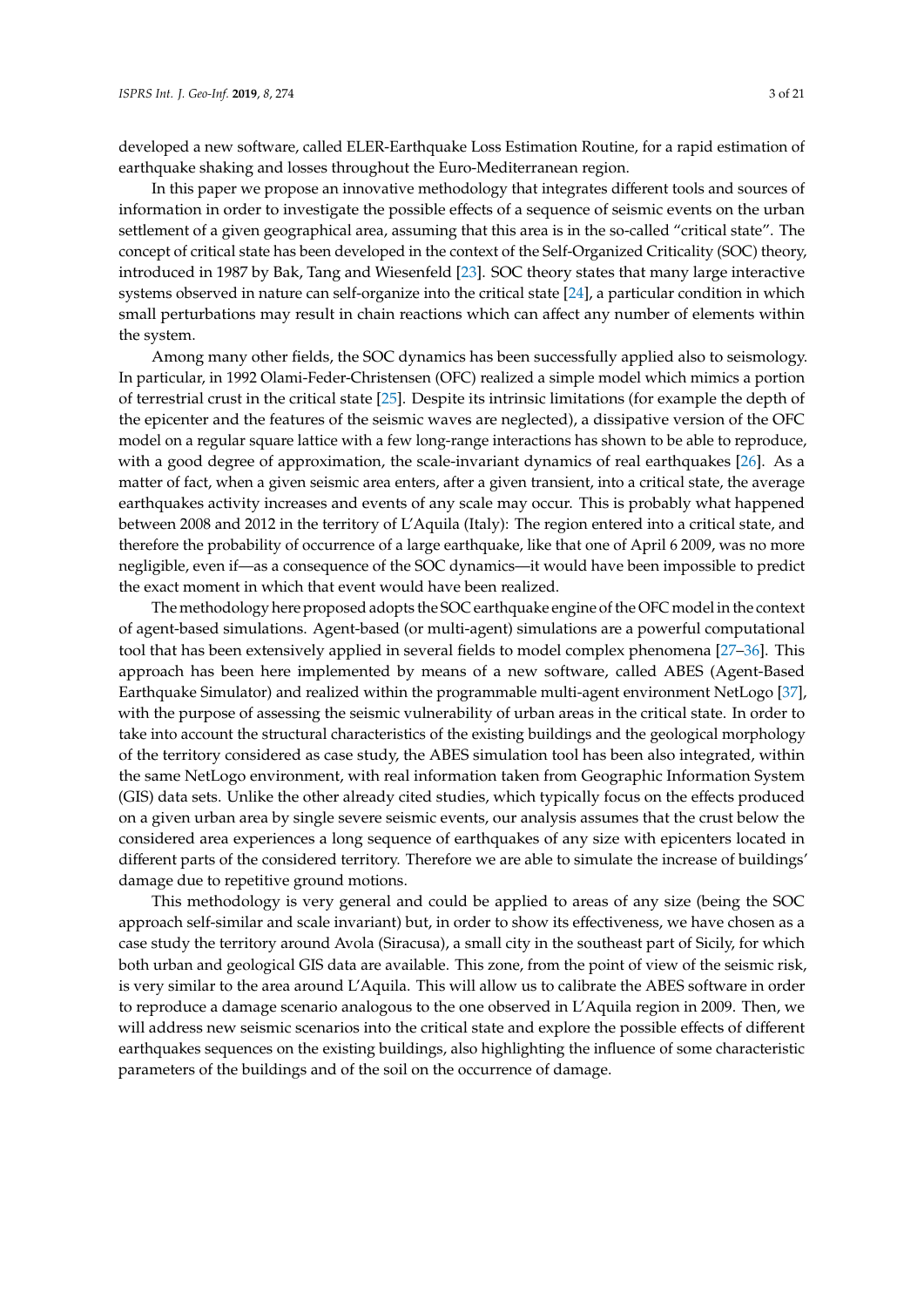#### **2. Materials and Methods**

#### *2.1. Seismic Vulnerability and Damage Evolution in Existing Buildings*

The evaluation of a synthetic vulnerability value for each building in an urban area must take into account several parameters which, among others, consider the structural geometry, its age, the mechanical properties of the material, the quality of the construction and the geological characteristics of the site. A reliable estimate of the seismic vulnerability of a single existing building needs therefore a significant amount of data even for a synthetic appraisal.

In absence of sufficient information, a representative vulnerability index related to the structural typology of each building can anyway be assumed following some approximate approaches presented in the scientific literature. An interesting macroseismic model for the vulnerability assessment of existing buildings can be found in [\[2\]](#page-19-15), where suitable ranges  $V_{\text{min}} - V_{\text{max}}$  for the vulnerability of masonry and reinforced concrete typologies, are presented. These two construction typologies are almost the only ones present in Sicily and in particular in the territory of Avola and will therefore be considered in the applicative section. A summary of the considered ranges for the vulnerability index *V* is reported in Table [1](#page-3-0) (adapted from Ref. [\[2\]](#page-19-15)) and it can be observed that it varies from a minimum value  $V_{\text{min}} = -0.02$  for structures with high earthquake resistant design (E.R.D) to a maximum value *V*max = 1.02 in total absence of E.R.D. As explained in Section [2.3,](#page-6-0) these ranges will be adopted in the present paper to assign the "initial vulnerability"  $V_0$  to each building, following also the information contained in the urban GIS data set. This vulnerability will be successively updated taking into account the damage produced by the seismic ground motion intensity.

<span id="page-3-0"></span>

| Typologies          | <b>Building Type</b>            | Vmin    | Vmax |
|---------------------|---------------------------------|---------|------|
|                     | Rubble stone and earth bricks   | 0.62    | 1.02 |
|                     | Simple stone                    | 0.46    | 1.02 |
|                     | Massive stone                   | 0.3     | 0.86 |
| Masonry             | Masonry with old bricks         | 0.46    | 1.02 |
|                     | Masonry with r.c. floors        | 0.3     | 0.86 |
|                     | Reinforced /confined masonry    | 0.14    | 0.7  |
|                     | Frame in r.c. (without E.R.D)   | 0.3     | 1.02 |
|                     | Frame in r.c. (moderate E.R.D.) | 0.14    | 0.86 |
| Reinforced Concrete | Frame in r.c. (high E.R.D.)     | $-0.02$ | 0.7  |
|                     | Shear walls (without E.R.D)     | 0.3     | 0.86 |
|                     | Shear walls (moderate E.R.D.)   | 0.14    | 0.7  |
|                     | Shear walls (high E.R.D.)       | $-0.02$ | 0.54 |

**Table 1.** Reference vulnerability values for building typologies (adapted from [\[2\]](#page-19-15)).

For the intensity of the seismic input, the classifications used in the European Macroseismic Scale (EMS-98) [\[38\]](#page-20-4), with its 12 levels of increasing damage, is here adopted: I. Not felt, II. Scarcely felt, III. Weak, IV. Largely observed, V. Strong, VI. Slightly damaging, VII. Damaging, VIII. Heavily damaging, IX. Destructive, X. Very destructive, XI. Devastating, XII. Completely devastating. This classification can be related to the most commonly adopted earthquake intensity scales, as shown in [\[38\]](#page-20-4). In particular, the macroseismic intensity is considered as a continuous parameter in the range 1–12 evaluated taking also into account possible amplification effects, with respect to rigid soil condition, depending on the mechanical characteristics of the site. This means that the intensity of an earthquake, with a given seismic magnitude and a given released energy, can be perceived by the buildings differently in different areas according to the corresponding geological typologies.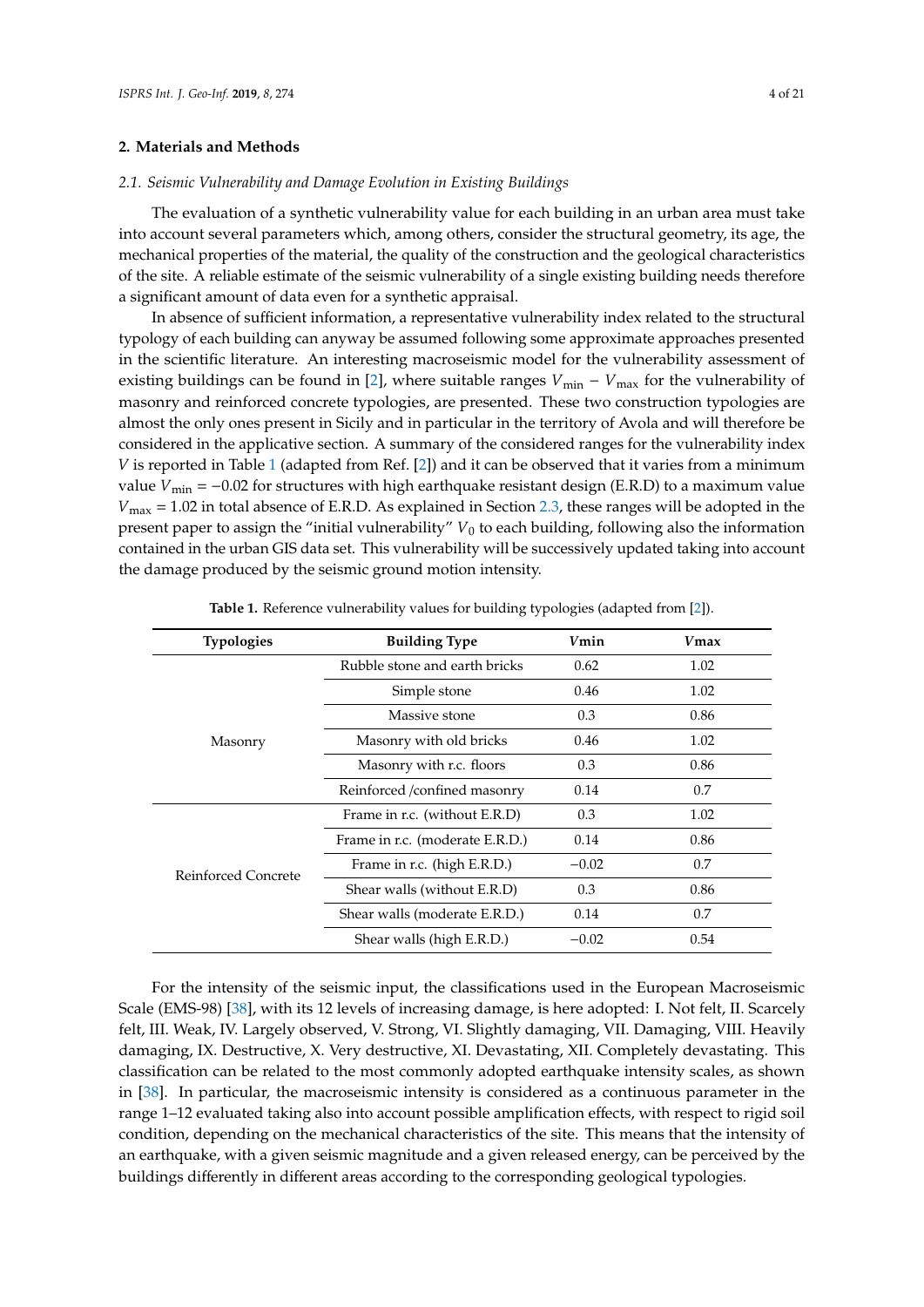In the present paper the expected damage  $\mu_D$  on each building has been related to the seismic input by means of a closed analytical function provided in the literature [\[2\]](#page-19-15), which has been derived from EMS-98 macroseismic scale and also verified and calibrated on real damage data from different earthquakes. This function has the following sigmoidal expression:

$$
\mu_D[I(M,c)] = 2.5 \left[ 1 + \tan \frac{I(M,c) + 6.25V - 13.1}{Q} \right] \tag{1}
$$

where  $I(M, c)$  is the macroseismic intensity expressed as function of both the magnitude M of the earthquake and the parameter *c*, which represents the amplification coefficient of the soil below the building, while *V* and *Q* are, respectively, building's vulnerability and ductility indexes. Following Ref. [\[2\]](#page-19-15), the value  $Q = 2.3$  has been assumed for the ductility index of masonry buildings, judged to be representative for buildings not specifically designed to have ductile behaviour. Most of the reinforced concrete buildings have been designed without taking into account the earthquake loadings, therefore for all the r.c. building in the case study, a ductility index *Q* = 2.6 has been assumed.

In this paper, aiming at considering the damage cumulative process related to repetitive events, a simple original strategy for evaluating the reduction of structural performance associated to a sequence of earthquakes is proposed. At a certain state, the total damage  $\mu_D^{TOT} = \sum \mu_D$  for each building is defined as the sum of the damage parameters  $\mu_D$  for each previous seismic event, evaluated according to Equation (1). At the same time, the current vulnerability  $V_{\text{new}}$  is assumed to follow the update rule:

$$
V_{new} = V_0 \left( 1 + \frac{\mu_D^{TOT}}{5} \right) \tag{2}
$$

where  $V_0$  is the initial vulnerability, assigned according to Table [1](#page-3-0) (and also to Table [2,](#page-8-0) see later). This means that subsequent earthquakes can progressively injure undamaged buildings, which in turn increase their total damage  $\mu_D^{TOT}$  (which starts from 0 at t = 0) and change their status according to the value of  $\mu_D^{TOT}$ . In particular, following a classification reported in [\[2\]](#page-19-15), when  $0.5 \leq \mu_D^{TOT} < 2$  a given building changes its status from undamaged to "slightly (or moderately) damaged", when  $2 \leq \mu_D^{TOT} < 4$ the same building results to be "heavily (or very heavily) damaged", and when  $4 \leq \mu_D^{TOT} \leq 5$  it becomes "destroyed".

The evaluation of the total damage for each building can be very useful since it allows to globally visualize at the urban scale the areas with the same level of damage after each seismic input.

### *2.2. OFC: A Self-Organized Criticality Model of Earthquakes*

The possibility of predicting earthquakes is a very old and debated problem which has stimulated many investigations in the last decades. As explained in the introduction, one of the most realistic models, able to mimic the seismic activity dynamics, was proposed by Olami-Feder-Christensen (OFC) within the framework of Self-Organized Criticality. In this context, in ref. [\[25\]](#page-19-14) it has been shown that it is possible to reproduce the statistical features of different earthquakes catalogues by adopting a modified version of the OFC model.

The OFC model, which is at the basis of the ABES software presented in this paper, can be viewed as a two-dimensional square lattice of side *L* with *N* sites. A seismogenic force *F<sup>i</sup>* (seismic stress) acts on each site, which is connected to its four nearest neighbours. This force is a real number in the range [0, *Fth*]. To model a uniform tectonic loading dynamics as a function of time, all the forces are increased simultaneously and uniformly until one of them reaches the threshold value  $F_{th}$  (typically  $F_{th} = 1$ ) and becomes "active". At this point, the loading stops and an "earthquake" can start: The active node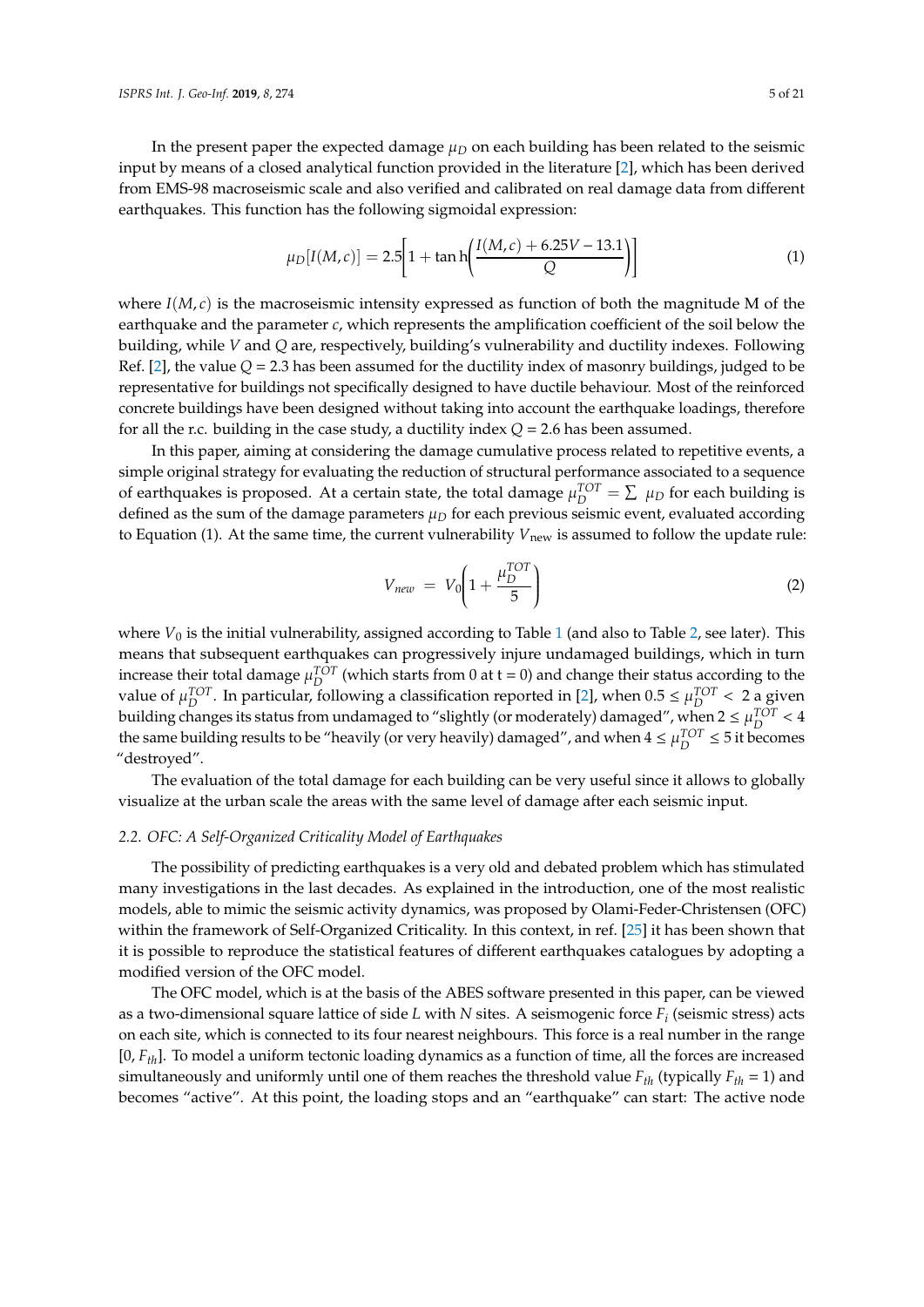transfers a fraction α of its force to the four neighbours, which can in turn become active and pass the force to other neighbours, and so on and so forth. This simple dynamical rule can be written as

$$
F_i \ge F_{th} \to \begin{cases} F_i \to 0\\ F_{jj} \to F_{jj} + \alpha F_i \end{cases}
$$
 (3)

where "*jj*" denotes the set of nearest-neighbour nodes of *i*. The size S of a given earthquake, which represents the energy released by the seismic event, is given by the total number of sites activated during the dynamics. The parameter  $\alpha$  controls the dissipation: The model is conservative if  $\alpha$  = 0.25, while it is dissipative for  $\alpha$  < 0.25. In Figure [1](#page-5-0) a sketch of the dynamical rules of the OFC model is reported in order to clarify the earthquakes' formation process.

<span id="page-5-0"></span>

**Figure 1.** A sketch of the dynamical rules of the Olami-Feder-Christensen (OFC) model. **Figure 1.** A sketch of the dynamical rules of the Olami-Feder-Christensen (OFC) model.

The modification of the OFC model proposed in [25] did introduce long-range correlations in The modification of the OFC model proposed in [\[25\]](#page-19-14) did introduce long-range correlations in the original lattice, therefore transforming it in a small world graph, a topological structure very the original lattice, therefore transforming it in a small world graph, a topological structure very common for many real networks characterized by local clustering and a short average distance common for many real networks characterized by local clustering and a short average distance among its nodes [\[39\]](#page-20-5). Actually, the presence of just a few long-range links seems able to better simulate the features of real seismic faults, by creating shortcuts that connect sites (nodes) which otherwise would be much further apart. As it has been shown, this kind of structure facilitates the system synchronization and produces both finite-size scaling and universal scaling exponents.

In this paper we adopt the small world version of the dissipative OFC model, with  $\alpha = 0.21$ . In particular, the model is implemented on a regular grid network  $40 \times 40$  with a total N = 1600 nodes, where the links are rewired at random with a small probability  $\rm p$  = 0.02 (typical of small world networks). Open boundary conditions are considered, i.e.; *Fi* = 0 on the boundary nodes. networks). Open boundary conditions are considered, i.e.; *F<sup>i</sup>* = 0 on the boundary nodes.

The resulting network is shown in Figure [2a](#page-6-1), where nodes in red represent the S sites activated by a generic earthquake of size S. In the top panel of Figure [2b](#page-6-1) the size S of 2000 subsequent earthquakes during a typical run of the OFC dynamics, implemented by the ABES software, is plotted. After a transient of about 600 events, where the maximum size involves less than 5% of the entire lattice, the system enters into a critical state, where the average size of the earthquakes starts to increase and large events, involving a great number of nodes, have a non-zero probability of occurrence. The presence of criticality in the earthquakes' sequence is revealed by the probability distribution function (pdf) of the size S, which can be well fitted by a power-law with slope –1.72 (dashed straight line) in the log-log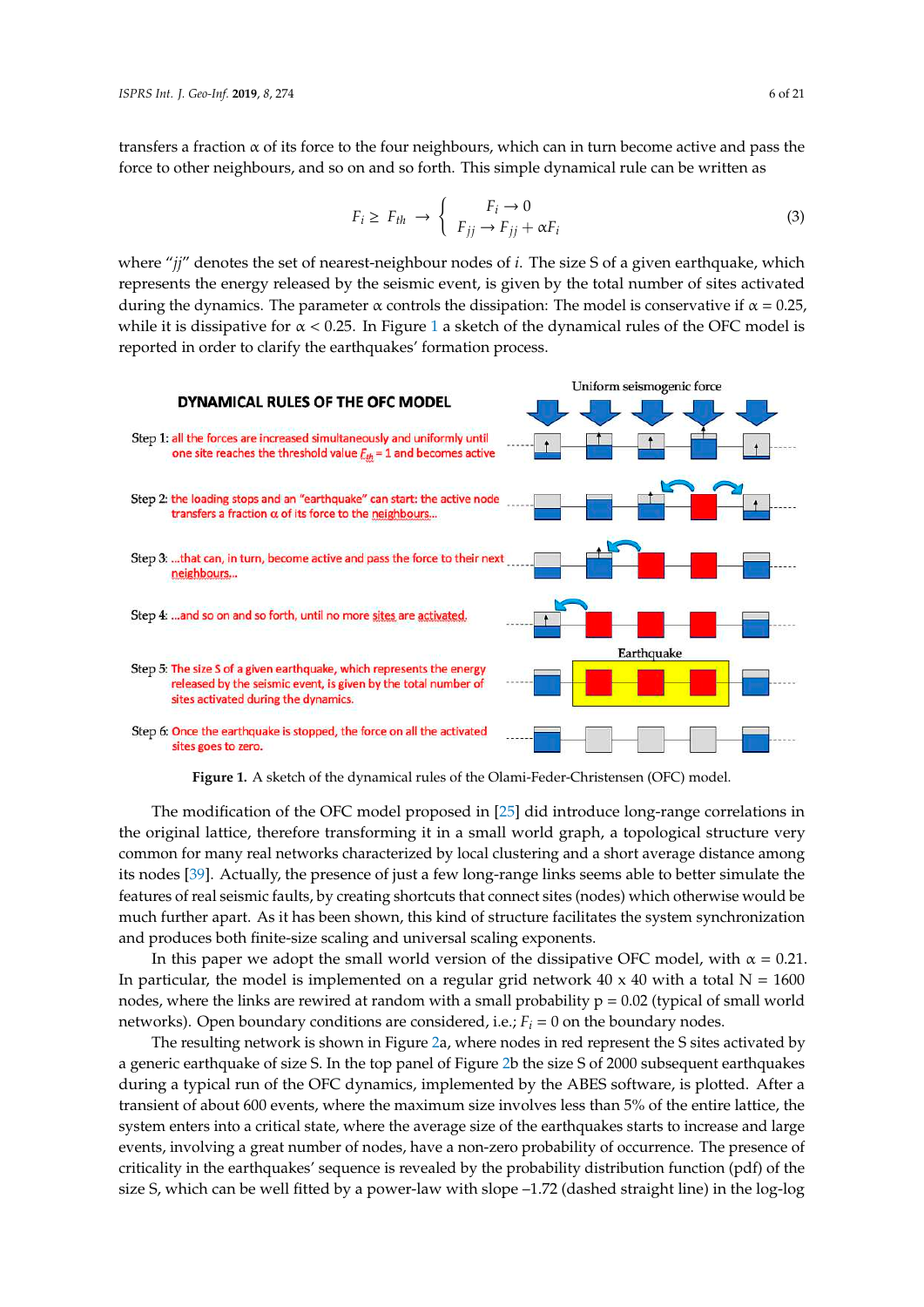plot shown in the bottom panel of Figure [2b](#page-6-1). The power-law is also the signature of a scale-invariant behaviour, meaning that the size distribution of the earthquakes has a self-similar structure at all spatial scales. *ISPRS Int. J. Geo-Inf.* **2019**, *8*, x FOR PEER REVIEW 7 of 22

<span id="page-6-1"></span>

Figure 2. (a) The small world lattice of the OFC model; (b) The sequence of earthquakes' sizes in the transient and in the critical state (upper panel) with the corresponding probability distribution (lower panel).

In order to adapt the OFC model output to the classification used in the European Macroseismic In order to adapt the OFC model output to the classification used in the European Macroseismic Scale (EMS-98), one needs to transform the size S (i.e.; the energy released) of a given earthquake into the corresponding intensity *I*, which—as already said—presents 12 different possible levels. The step is to calculate the magnitude *M* of the earthquake, which is usually defined as the natural first step is to calculate the magnitude *M* of the earthquake, which is usually defined as the natural logarithm of the released energy:  $M = ln S$  (since the energy released is an exponential function of the magnitude:  $S = e^M$ ). Then, the magnitude can be transformed in the macroseismic intensity through the empirical relation  $I(M) = 1.71 M \rightarrow 1.02$ , obtained through a comparison between the magnitude scale and the EMS-98 one [\[40\]](#page-20-6). For example, the first noticeable peak (after the transient) in the sequence shown in the top panel of Figure 2b has a size  $S \cong 100$  nodes, then a magnitude  $M \cong 4.6$ and an intensity  $I(M) \cong 6.85$ . Finally, due to the geological characteristic of the soil, the final intensity perceived by the buildings in a given area (and adopted in Equation (1)) will be: perceived by the buildings in a given area (and adopted in Equation (1)) will be:

$$
I(M,c) = I(M) + c \tag{4}
$$

where *c* is the previously introduced amplification index characteristic of that area.

# <span id="page-6-0"></span>*2.3. The Case Study of Avola and Description of the Urban GIS Data Set 2.3. The Case Study of Avola and Description of the Urban GIS Data Set*

In this section, the case study of Avola is introduced and the integration within the ABES In this section, the case study of Avola is introduced and the integration within the ABES software software of two data sets is detected and the integration within the risks software of two, urban and geological, GIS data sets is discussed. It is worth to stress that this has to be considered only as an example finalized to show the effectiveness of the proposed methodology in providing an estimation of seismic vulnerability of a given urban area.<br>The south-east coast of Sicily, the south-east coast of Sicily, the south-east coast of Sicily, the south-east

The city of Avola (31576 inhabitants in 2016) is located along the south-east coast of Sicily, the Italian seismic hazard in 1974. so-called Val di Noto, thirty kilometres south of Siracusa. According to the Italian seismic hazard map<br>A una diameter is a control of the control of Siracusa. According to the Italian seismic hazard map (http://[zonesismiche.mi.ingv.it\)](http://zonesismiche.mi.ingv.it), this area is very similar to the one around L'Aquila. The maximum<br>
1990 - 1990 - 1990 - 1990 - 1990 - 1990 - 1990 - 1990 - 1990 - 1990 - 1990 - 1990 - 1990 - 1990 - 1990 - 1990 acceleration expected (PGA peak ground acceleration) on the analysed territory is between 0.200 and<br>acceleration expected (PGA peak ground acceleration) on the analysed territory is between 0.200 and 0.225 g, with probability of exceeding 10% in 50 years (according to "Progetto DPC-INGV-S1", see:<br>.  $\alpha$  and  $\beta$  mathematic that his 1693 by a major earthquake that his  $\alpha$  major earthquake that  $\beta$ http://[esse1-gis.mi.ingv.it\)](http://esse1-gis.mi.ingv.it)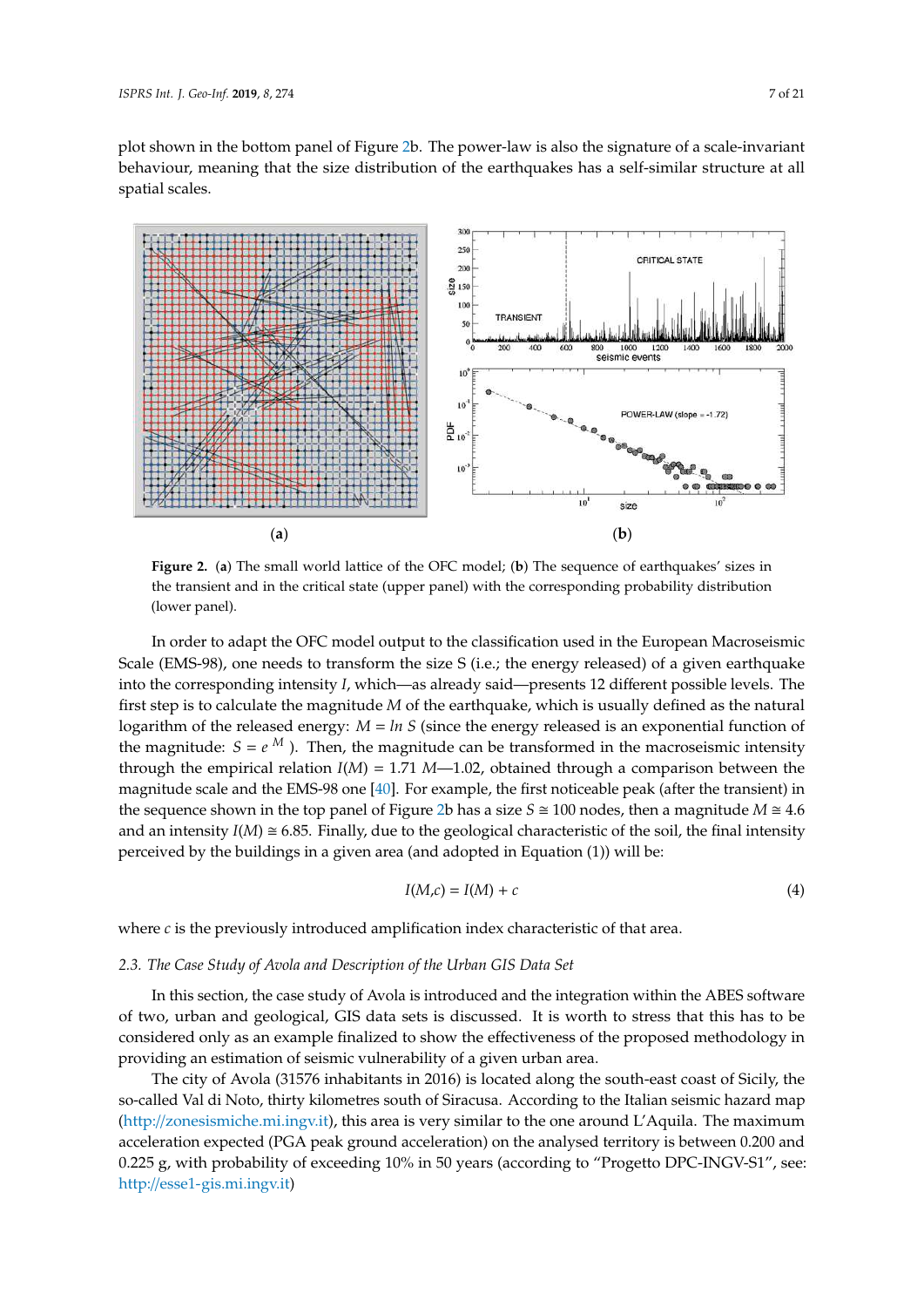Avola was completely destroyed in 1693 by a major earthquake that hit South-eastern Sicily, causing thousands of victims. This catastrophic event caused a complete change in the structure of the entire 'Val di Noto' area, where a number of cities were rebuilt in new sites, closer to the coast.

After the earthquake, also the city of Avola was rebuilt in a different site according to a completely new layout in the coastal plain, one kilometre far from the coastline. The urban structure is characterized by a grid of perpendicular streets within a hexagonal perimeter (see Figure [3\)](#page-7-0). A large main square, with nearby minor ones, marks the heart of the town, according to a design inspired by the ideal cities<br>plane from the Benaissance plans from the Renaissance.

<span id="page-7-0"></span>

**Figure 3.** City of Avola—Urban Growth map. **Figure 3.** City of Avola—Urban Growth map.

marginal attention to agricultural land protection and sustainability. The result are the new medium density settlements, developed close to the town centre, following an awkward interpretation of the modernist planning models [\[41\]](#page-20-7). Recently, the urban growth processes have been governed by poor quality urban plans that gives

During the new city masterplan design process, carried out from 2013 to 2016, several information, both geological and urbanistic, were collected and properly stored within geo-referenced digital data sets. The study, based on all the historical cartographies available, produced a map representing the growth of Avola settlement, from the foundation in the early 18th century to 2015. From this study the total number of buildings in this area, turned out to be  $N_B = 17477$ . Historical cartographies of urban fabric were overlaid with new official cartography, released by Urban Planning Department of the Regional Government, in order to obtain a historical dating of the entire built up area. As a result, urban growth had been quantified and mapped measuring the built-up changes corresponding to  $b$ urban dates (1912, 1940, 1964, 1987, 1999, 2007, 2014).

The resulting urban growth map gives, for each building of the urban fabric, the date in which it is present in the corresponding map. This allows an estimate of the period of construction for each building. In addition, using the data (height and surface) derived from the official vectorial cartography, the volume of each building of the urban fabric has been computed by using standard GIS functions. As a result, every building in Avola has been characterized by its volume, height and construction date in the GIS data set. In addition, the data set includes the same information for other buildings scattered in the territory around Avola. In particular, a square area with a side length of about 10 Km has been considered, as shown in Figure [4.](#page-8-1)  $\overline{a}$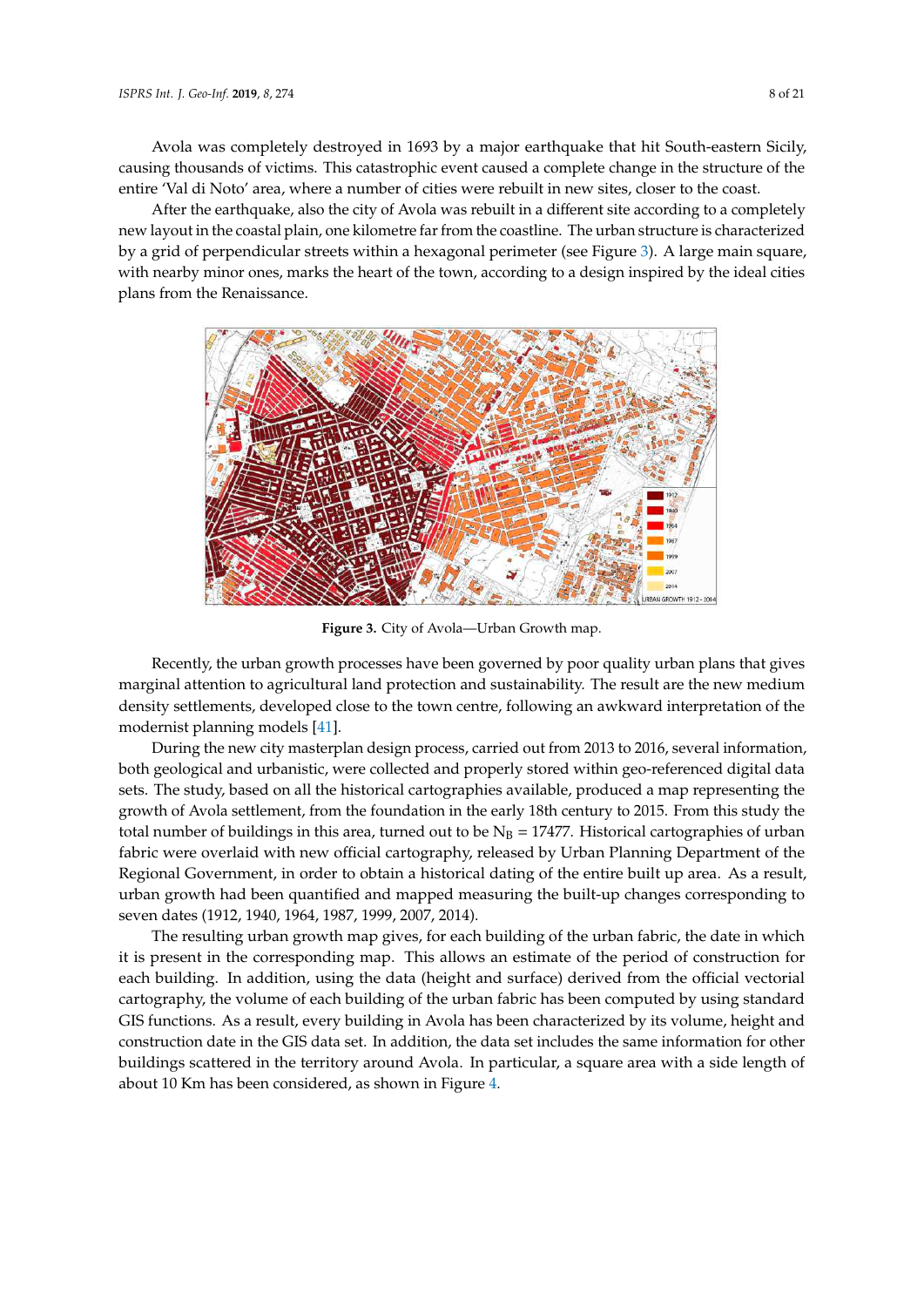<span id="page-8-1"></span>

reinforced concrete (grey) buildings; (**b**) initial vulnerability map: Low (green), medium (yellow) and high (red) vulnerability buildings. **Exercise of the concretent of the concretent** of  $\alpha$ **Figure 4.** Territory of Avola. (**a**) Geographic Information System (GIS) data set: Masonry (brown) and

a simplified assumption which is coherent with the aim of our methodological approach. In particular, all the buildings were classified in two main categories depending on their period of construction, as reported in Figure 4a with different colours: Masonry [b](#page-8-1)uildings (before 1965, in brown) and reinforced concrete buildings (after 1965, in grey). Then, crossing the construction information with data about the ratio between height H and base side L, and taking into account the minimum and maximum values of vulnerability allowed for the two considered structural typologies reported in Table [1,](#page-3-0) an initial vulnerability index  $V_0$ —see Equation (2)—has been assigned to each building following the prescriptions in Table 2. Since the available data did not provide sufficient details on the construction typologies, we made

<span id="page-8-0"></span>

| <b>Building Typology</b> | <b>Construction Date</b> | Ratio H/L            | $V_0$ Is Randomly<br>Assigned in the Interval |  |  |  |
|--------------------------|--------------------------|----------------------|-----------------------------------------------|--|--|--|
|                          |                          | ${}_{< 0.5}$         | $0.3 - 0.7$                                   |  |  |  |
| Masonry                  | Before 1965              | $> 0.5$ and $< 2.0$  | $0.6 - 0.9$                                   |  |  |  |
|                          |                          | > 2.0                | $0.8 - 1.02$                                  |  |  |  |
|                          |                          | < 0.5                | $0.3 - 0.6$                                   |  |  |  |
|                          | $>$ 1965 and $\leq$ 1988 | $> 0.5$ and $< 2.0$  | $0.55 - 0.85$                                 |  |  |  |
|                          |                          | > 2.0                | $0.8 - 1.02$                                  |  |  |  |
|                          |                          | < 0.5                | $0.14 - 0.54$                                 |  |  |  |
| Reinforced Concrete      | $>$ 1988 and $<$ 2008    | $> 0.5$ and $< 2.0$  | $0.5 - 0.8$                                   |  |  |  |
|                          |                          | > 2.0                |                                               |  |  |  |
|                          |                          | < 0.5                | $-0.02 - 0.23$                                |  |  |  |
|                          | > 2008                   | $0.5$ and $\leq 2.0$ | $0.2 - 0.55$                                  |  |  |  |
|                          |                          | $\geq 2.0$           | $0.5 - 0.7$                                   |  |  |  |

**Table 2.** Rules for the assignment of the initial vulnerability index  $V_0$ .

In Figure [4b](#page-8-1) we represent in green buildings with low initial vulnerability ( $-0.02 < V_0 < 0.3$ ), in yellow those with medium vulnerability ( $0.3 < V_0 < 0.65$ ) and in red those with high vulnerability  $(0.65 < V_0 < 1.02)$ .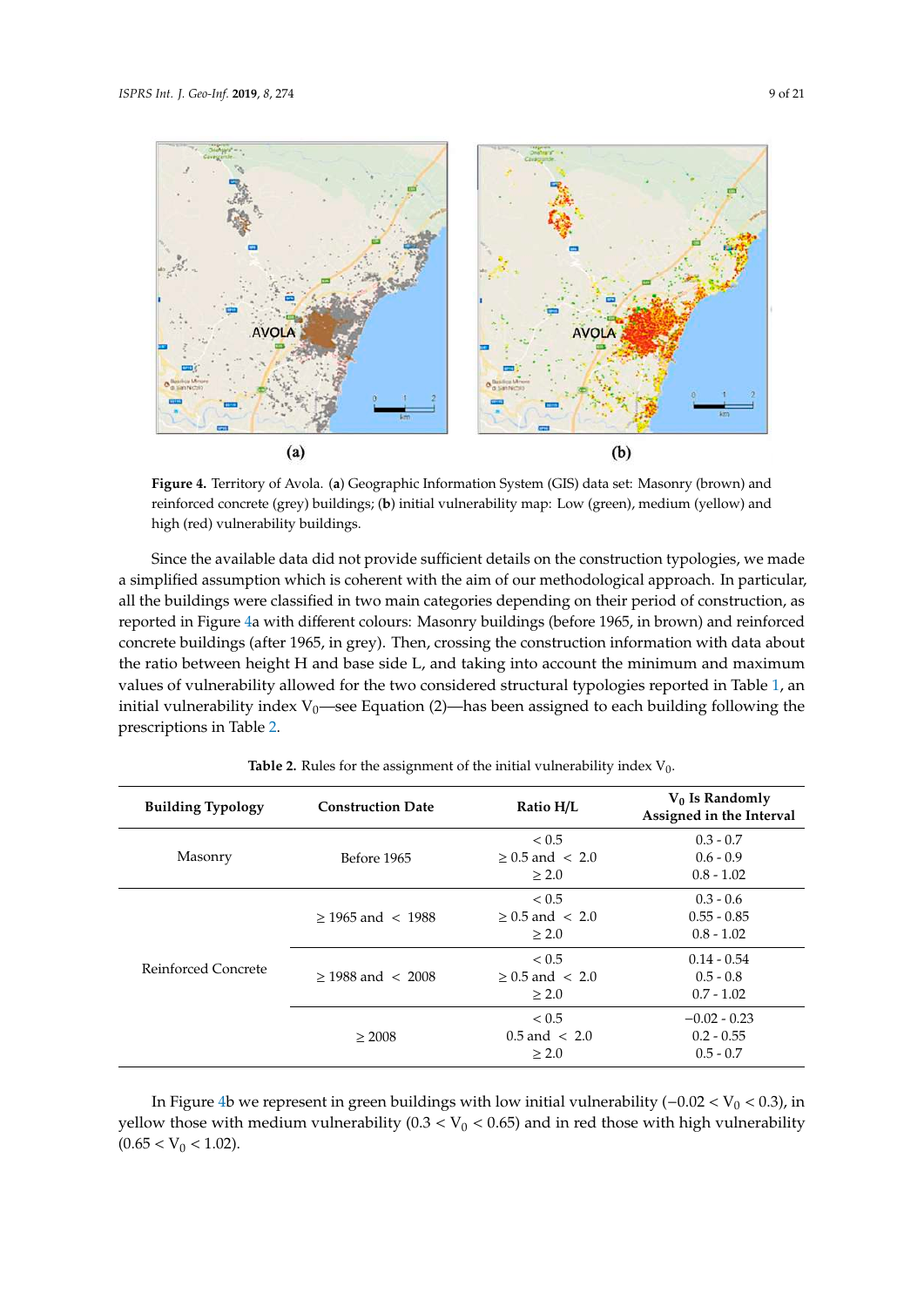### 2.4. Geological Framework and Corresponding GIS Data Set

Taking into account the above mentioned geo-referenced digital data sets, another "geology" layer has been used in the present analysis to empirically predict stratigraphic site-amplification (expressed Interest and the present analysis to empirican, predict stranginpric site amplification (expressed<br>by the previously introduced *c* index), a factor which is primarily controlled by the thickness of soft  $\epsilon$ , and previously introduced contactly, a factor which is primality configuration (soft/rigid) is sediments above a rigid substratum—see Figure [5a](#page-9-0). This stratigraphic configuration (soft/rigid) is put the different areas are different geological areas are different comparison (boxyright) to quite common in the sector were the urban settlement of Avola extends since it consists of an ancient quite continued in the sector were the disease solution of the earth softends since to estimate of the intensity.<br>fluvial to marine depositional system discharging soft-sediments (clays, sands and conglomerates) matrix to matrix approximation by such anothinging services meaning (exays) sames and conglementes)<br>which accumulated above a pre-existing (today buried) topographic surface modelled on carbonate (rigid) rocks. extended sites with a medium-low amplification of  $($ c  $\alpha$ <sub>i</sub>  $)$ ,  $\alpha$  (medium amplification),  $\alpha$  or  $\alpha$  (medium-low amplification),  $\alpha$  and  $\alpha$ high amplification), *c* = 1 (high amplification).

<span id="page-9-0"></span>

**Figure 5.** (**a**) Geological GIS data set; (**b**) site-amplification map of the territory of Avola; (**c**) OFC where: Red nodes along the fault have a greater probability to be activated and to trigger an earthquake.<br> **Figure 5.** (**a**) Geological GIS data set; (**b**) site-amplification map of the territory of Avola; (**c**) OFC lattice

The carbonate top-surface was reconstructed within the GIS environment by interpolating (Spline) of a numbers of wells (and associated stratigraphic logs) available for the area. Thickness for the soft-sediments was therefore derived by subtracting the modern topographic surface (2  $\times$  2 m cell size DTM, Digital Terrain Model) from the interpolated carbonate top-surface. Numerical values were then spatially joined to the polygon features describing the areal distribution of the outcropping geological formations. Since thickness can amplify or dampen the amplitude of seismic waves, a degree of amplification (medium-low, medium, medium-high and high) was associated (according to the thickness) to each geological formation, producing a new thematic map—see Figure [5b](#page-9-0), where the different geological areas are delimited by yellow lines tracked over a satellite image of the considered the elevation of the top of the "rigid" geological formations, a point-value obtained from the consultation territory. With reference to Equation (4), expressing the earthquake intensity perceived by a given area, the following values for the amplification index *c* can be assigned:  $c = -0.5$  (for geological sites with a medium-low amplification),  $c = 0$  (medium amplification),  $c = 0.5$  (medium-high amplification),  $c = 1$ (high amplification).

The territory of Avola is also sliced by a NE-SW trending tectonic structure which has been classified as an active and capable fault by ISPRA (Istituto Superiore per la Protezione e la Ricerca Ambientale) and added in the ITHACA (ITaly HAzard from CApable faults) data set (http://[sgi2.isprambiente.it](http://sgi2.isprambiente.it/ithacaweb/viewer)/ [ithacaweb](http://sgi2.isprambiente.it/ithacaweb/viewer)/viewer). The tectonic structure consists of a 15 km-long, SE-dipping extensional fault located less than 3 km from the Avola city-center and separating the Avola mountains from the coastal plain with a 300 m-high morphological scarp. While its geometry at depth is still unknown, its occurrence gave us useful information in order to construct a realistic lattice taking into account that the triggering of an earthquake is more likely approaching the fault plane.

In Figure [5c](#page-9-0) the OFC small world lattice with  $N = 1600$  nodes, already shown in Figure [2a](#page-6-1), is superimposed on the considered square map of the territory of Avola (links are hidden in the figure, only nodes are visible). In particular, the distance between two rows or two columns of the lattice corresponds to about 250 meters on the map. In order to incorporate the tectonic information in the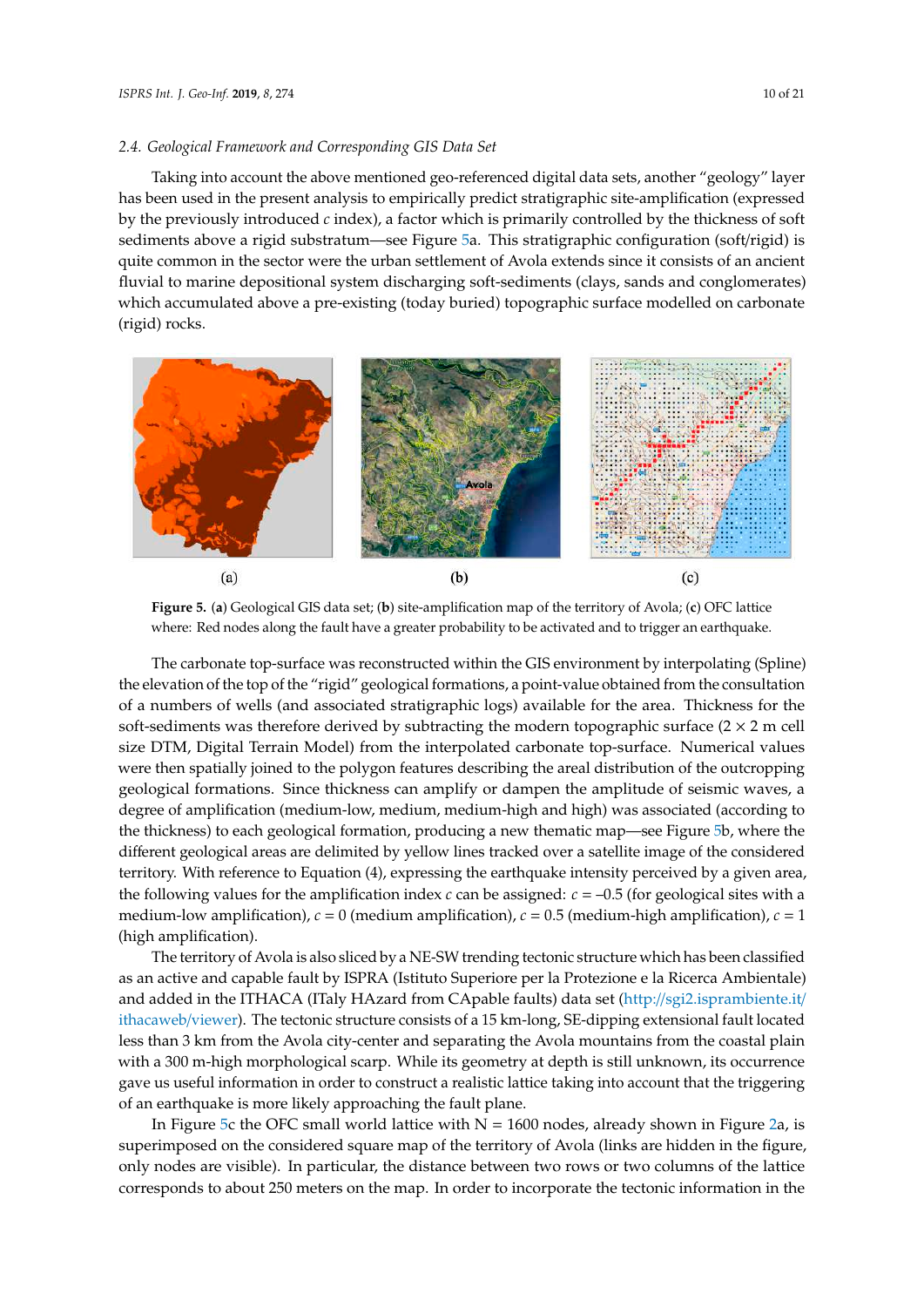OFC model, each node carries the value of the amplification index *c* of the area immediately around it. Moreover, nodes along the fault (in red) also carry a seismic stress  $F_i$  which—at variance with the other nodes—will take values in the interval  $[0.2, F_{th}]$ ; therefore, these nodes will have a greater probability to be activated by the OFC dynamics and to trigger an earthquake.

### *2.5. Calibration of the Model 2.5. Calibration of the Model*

As already pointed out, the target of this study is to propose, by means of the new software ABES, As already pointed out, the target of this study is to propose, by means of the new software an innovative methodology for evaluating the impact of a sequence of earthquakes on the vulnerability of the buildings present in the territory of Avola, under the assumption that this area, like the L'Aquila territory in 2009, would be in a critical state. To this purpose, the OFC earthquakes engine has to be finally integrated with the urban GIS data set within the ABES software, which needs also to be calibrated through a comparison with real data. also to be calibrated through a comparison with real data.

Considering an arbitrary sequence of seismic events, both the magnitude *M* = *ln S* and the Considering an arbitrary sequence of seismic events, both the magnitude *M* = *ln S* and the consequent intensity  $I(M,c)$  are calculated in correspondence of each earthquake of size S. Then, all the S active nodes of the OFC lattice transfer a seismic stress of intensity  $I(M,c)$  to the buildings included S acuve nodes of the OFC fattice transfer a seismic stress of intensity  $I(M,C)$  to the buildings included into circles of radius R = (250 *m*/2)√2 centred o[n](#page-10-0) each of these nodes, as shown in Figure 6. Of course, buildings included in the overlapping areas (coloured in the figure) will be taken into account only once. In order to provide a realistic damage scenario in the considered urban area, it results that only a certain fraction  $f_B$  of randomly chosen buildings inside each circle must be considered in the analyses, in order to take also into account the influence of possible external factors not present in the model. The value of this control parameter  $f_B$  needs therefore to be calibrated by means of a comparison with real recorded data.

<span id="page-10-0"></span>

parameter) of buildings will be considered for the damage evaluation. parameter) of buildings will be considered for the damage evaluation. **Figure 6.** Overlapping circles around the active nodes. Inside these circles, only a fraction  $f_B$  (control

occurred at L'Aquila in April 2009 and to compare the simulated effects of the virtual earthquakes on Avola's buildings with the real effects documented by several technical reports and investigations concerning the most destructive seismic sequence in Abruzzo [\[42](#page-20-8)[–45\]](#page-20-9). More in detail, we consider the period of seismic activity going from 01/04/2009 to 10/04/2009: During these 10 days, hundreds of earthquakes occurred within the L'Aquila's territory (100 per day, in average), most of them of magnitude between 3 and 4 ML, with a mainshock of 5.9 ML and other three subsequent seismic events above 5 ML. The effects of this impressive seismic sequence on the urban structure of L'Aquila, and on the immediately surrounding areas, were evaluated in 17.40% of heavily damaged buildings (including buildings usable after intervention, partially unusable and temporarily unusable) and in 24.30% of destroyed (unusable) ones. The idea is to reproduce, within our software, a seismic scenario approximately similar to the one

In the bottom panel of Figure [7](#page-12-0) we report the size of a simulated seismic sequence of 1000 earthquakes (after a transient of 600 events) that, in some way, captures the main features of L'Aquila's earthquakes during the considered time interval of 10 days (with 100 events per day). The duration of 600 events of the transient state is common to all the simulations reported in the present paper and has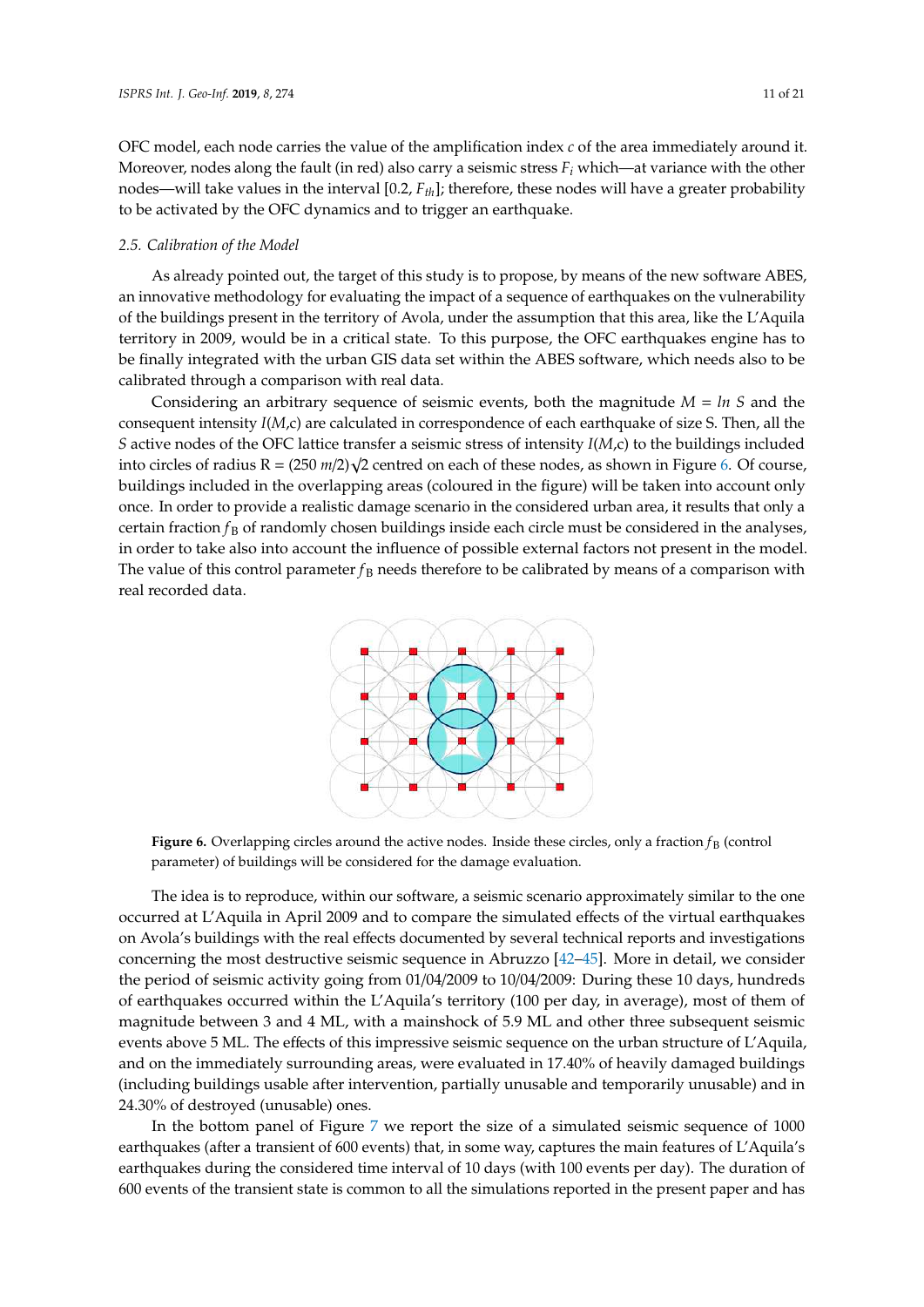been chosen simply by looking at the typical sequence shown in the top panel of Figure [2b](#page-6-1), since only after this transient the system enters into the critical state, where—as already observed—the average size of the earthquakes starts to increase and extreme events have a non-zero probability of occurrence. Notice also that each simulation run produces a different random sequence where the number and the intensity of extreme events cannot be controlled a priori, therefore the user can choose only a posteriori the sequence which better approximates the desired behaviour.

Looking to the magnitude of the 1000 events shown in Figure [7,](#page-12-0) we find 62 of them with 3ML < *M* < 4ML, 11 events with 4ML < *M* < 5ML and just three events with *M* > 5ML. Among the latter events, all occurred during the last two days, we find a main shock with *M* = 5.67ML followed by two other big peaks with, respectively, *M* = 5.30ML and *M* = 5.60ML. We can therefore assume this sequence as a good approximation of what really happened in the 10 days between 01/04/2009 and 10/04/2009 in L'Aquila territory and analyse the corresponding damage scenario for different values of the control parameter  $f_B$ .

In Table [3](#page-11-0) we report the percentages of, respectively, heavily damaged and destroyed buildings for both the real seismic scenario of L'Aquila and the simulated one of Avola, the latter calculated by realizing different simulation runs for increasing values of  $f<sub>B</sub>$  (going from 0.1 to 1.0). As expected, the level of damage increases with  $f_B$  and it results that the value  $f_B = 0.4$  produces the damage scenario most similar to the real one, for both the percentage of heavily damaged buildings (16.31%) and the percentage of destroyed buildings (24.33%).

| L'AQUILA 2009 (real data)  | <b>Heavily Damaged Buildings</b> | <b>Destroyed Buildings</b> |
|----------------------------|----------------------------------|----------------------------|
|                            | 17.40%                           | 24.30%                     |
| <b>AVOLA</b> (simulations) | <b>Heavily Damaged Buildings</b> | <b>Destroyed Buildings</b> |
| $f_B = 0.1$                | 7.75%                            | $4.22\%$                   |
| $f_B = 0.2$                | 12.75%                           | 10.30%                     |
| $f_B = 0.3$                | 15.16%                           | 17.34%                     |
| $f_B = 0.4$                | 16.31%                           | 24.33%                     |
| $f_B = 0.5$                | 17.54%                           | 28.17%                     |
| $f_B = 0.6$                | 16.89%                           | 34.44%                     |
| $f_B = 0.7$                | 15.35%                           | 41.28%                     |
| $f_B = 0.8$                | 13.57%                           | 47.90%                     |
| $f_B = 0.9$                | 11.78%                           | 53.25%                     |
| $f_B = 1.0$                | 10.51%                           | 55.00%                     |

<span id="page-11-0"></span>**Table 3.** Comparison of the percentages of heavily damaged and destroyed buildings for the real seismic scenario of L'Aquila (Aprile 2009) and the simulated one of Avola (obtained for increasing values of the control parameter  $f_B$ ).

In order to appreciate the progression of damages, the numbers of slightly damaged, heavily damaged and destroyed buildings (over a total of 17,477 buildings) are reported in the top panel of Figure [7](#page-12-0) as function of the seismic sequence shown in the bottom panel. It is evident that the largest damage increment occurs in correspondence of the first main shock with *M* = 5.67 ML, even if a further increase in the number of destroyed buildings can be also observed in correspondence of the last one of the three main events, with *M* = 5.60 ML. It is worth to notice that the increase in the number of slightly damaged buildings is not necessarily monotonic, since sometimes—due to a single seismic event or to the cumulated effects of several events—a certain part of these buildings can change their status in heavily damaged, and the same holds for the number of heavily damaged buildings, since they can change their status in destroyed.

Of course, since several information about each single damaged or destroyed building are available (size, data of construction, vulnerability, typology, geological features of the edification soil, etc.), once calibrated the model this methodology also allows to perform any kind of statistical analysis of the progressive effects of different sequences of earthquakes in the critical state. In the next section we will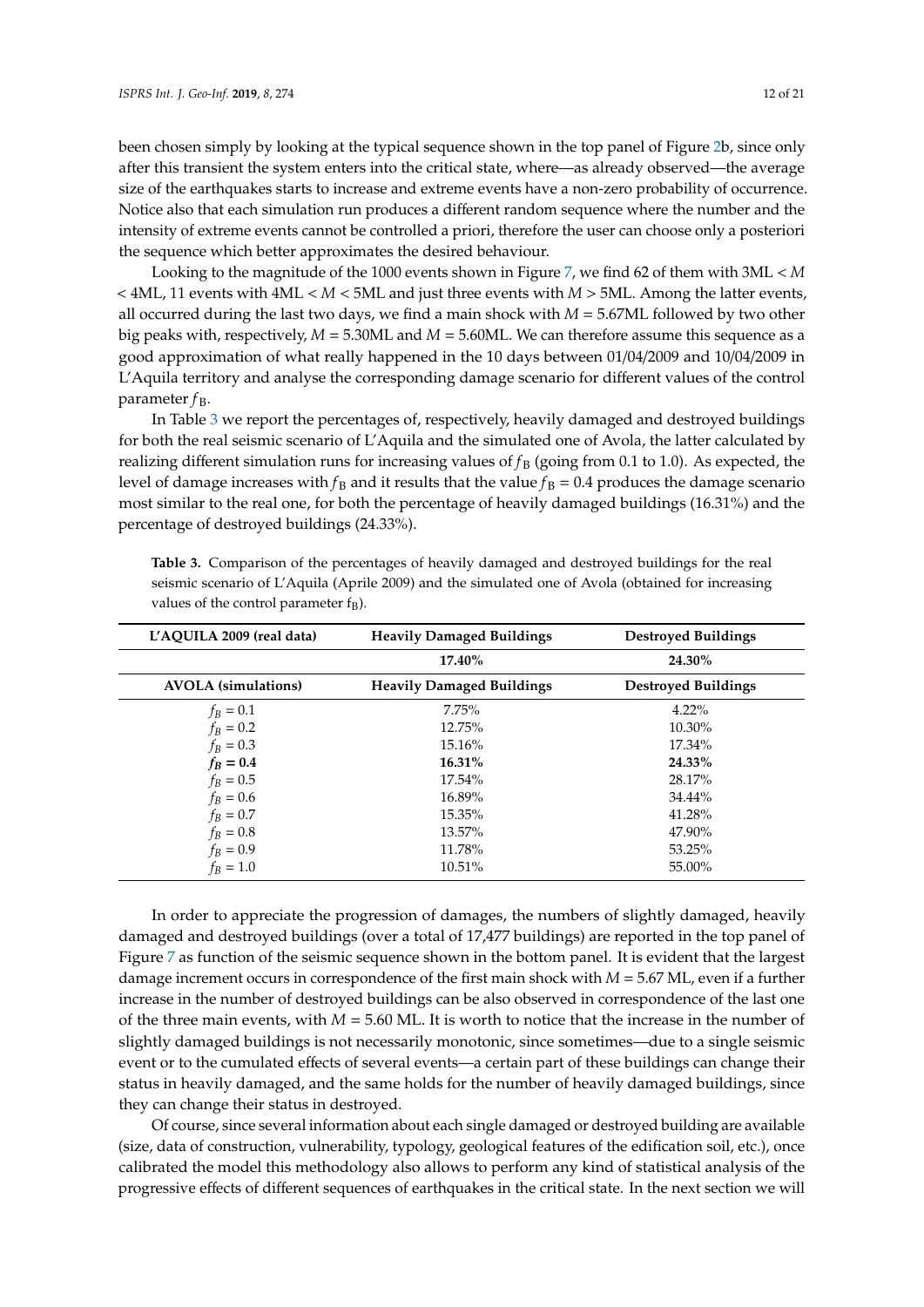address this point in the context of new hypothetical seismic scenarios involving the territory of Avola. Anyway, it is important to stress that, due to the lack of more detailed data on the building typologies, at the moment we will limit ourselves to show only the potentiality of our integrate approach, without pretending to give practical directions for urban planners and territory managers. managers.

<span id="page-12-0"></span>

**Figure 7.** Bottom panel: A simulated sequence of 1000 seismic events (100 per day). Top panel: **Figure 7.** Bottom panel: A simulated sequence of 1000 seismic events (100 per day). Top panel: Evolution of the corresponding number of slightly damaged, heavily damaged and destroyed Evolution of the corresponding number of slightly damaged, heavily damaged and destroyed buildings for  $f_B = 0.4$ .

### **3. Results and Discussion 3. Results and Discussion**

Once calibrated the ABES software and fixed the control parameter  $f_B$ , in this section we simulate new seismic sequences of duration 10 days inside the critical state (again with 100 events per day, just after the usual transient of 600 events). All the seismic scenarios presented here are obtained just after the usual transient of 600 events). All the seismic scenarios presented here are obtained running the simulations with different random realizations of the initial conditions (seismic stress  $\ddot{v}$ distribution on the lattice nodes), in order to investigate how the increase of damage due to repetitive distribution on the lattice nodes), in order to investigate how the increase of damage due to repetitive ground motions is influenced by both the buildings parameters and the geological features of the ground motions is influenced by both the buildings parameters and the geological features of the foundation soil. In particular, among the possible ones, we have chosen (a posteriori) three different foundation soil. In particular, among the possible ones, we have chosen (a posteriori) three different seismic sequences: A "low intensity" seismic scenario, with no events of magnitude greater than 5ML;<br> a "medium intensity" seismic scenario, having only one event of magnitude greater than 5ML; and a a "medium intensity" seismic scenario, having only one event of magnitude greater than 5ML; and a "high intensity" seismic scenario, characterized by the presence of two events of magnitude greater "high intensity" seismic scenario, characterized by the presence of two events of magnitude greater than 5ML. than 5ML.

# *3.1. Low Intensity Seismic Scenario 3.1. Low Intensity Seismic Scenario*

Figure 8 refers to the low intensity seismic scenario and plots, in its upper part, the increase in total damage produced in the urban area by the 1000 seismic events of the chosen sequence, whose the total damage produced in the urban area by the 1000 seismic events of the chosen sequence, sizes are reported in the bottom part of the figure. In this scenario, only a few events have a magnitude whose sizes are reported in the bottom part of the figure. In this scenario, only a few events have a mangement included between 4 ML and 5 ML, and none of them exceeds 5 ML. Figure [8](#page-13-0) refers to the low intensity seismic scenario and plots, in its upper part, the increase in the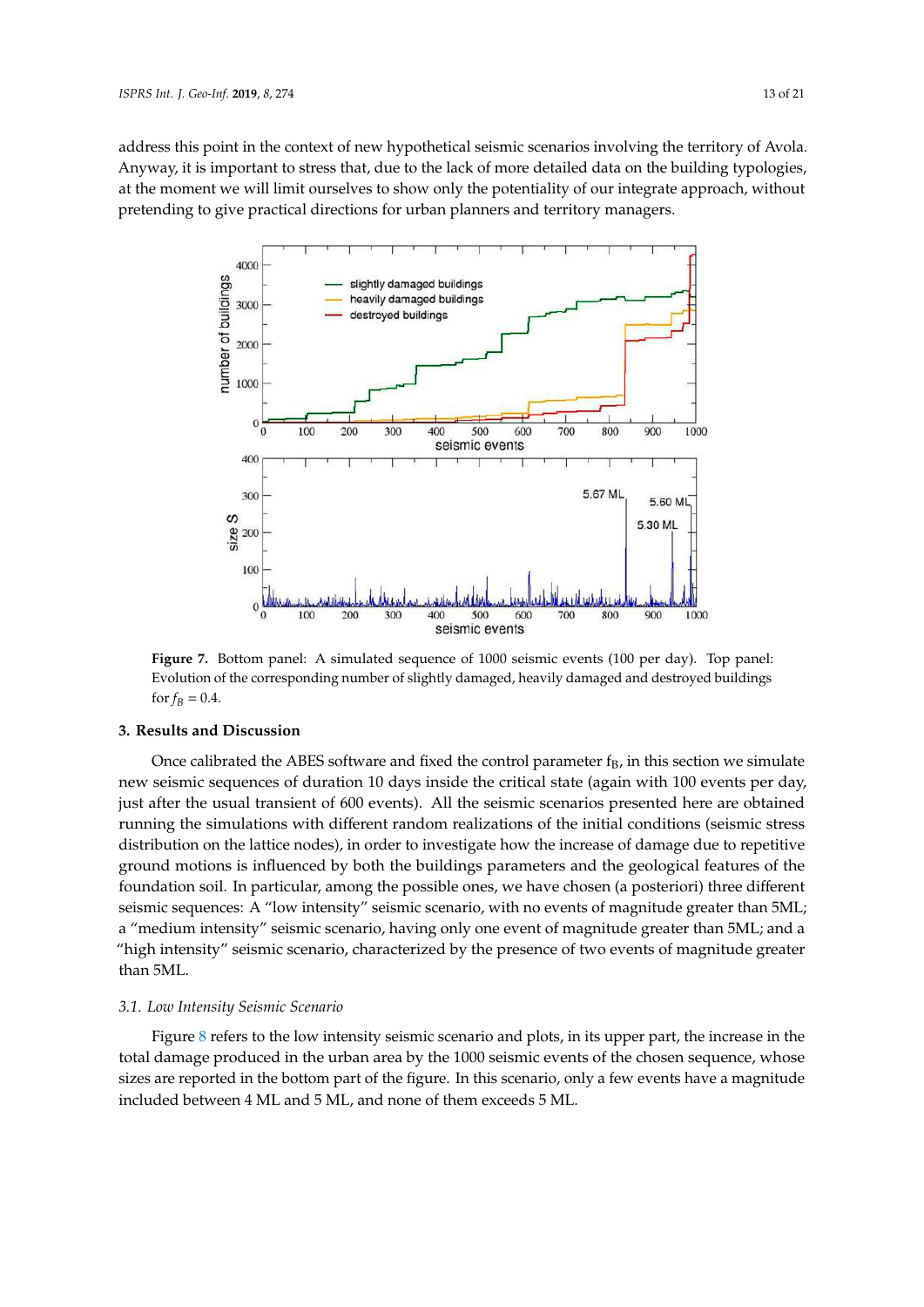<span id="page-13-0"></span>

**Figure 8.** Low intensity seismic scenario: The number of (slightly or heavily) damaged and destroyed buildings are reported (top panel) as function of 1000 seismic events (bottom panel). Figure 8. Low intensity seismic scenario: The number of (slightly or heavily) damaged and destroyed  $\mathcal{O}$  remains under this low intensity sequence, about 38% of them results to the m results to the m results to the m results to the m results to the m results to the m results to the m results to the m results to the

three different ranges of magnitude, together with the corresponding percentages of slightly damaged (SDB), highly damaged (HDB) and destroyed (DEB) buildings cumulated in the same time intervals. damaged (SDB), highly damaged (HDB) and destroyed (DEB) buildings cumulated in the same time The total number of events (EV) registered up to days 1, 2, 8 and 10 are reported in Figure 9 for

<span id="page-13-1"></span>

| % HDB<br>$%$ DEB<br>Geographical<br>Damage<br><b>Distribution</b> | 0.00<br>end of day 2<br>SP4 | 0.00 | 1.24<br><b>SDJ</b> | 2.05<br>end of day 10 |
|-------------------------------------------------------------------|-----------------------------|------|--------------------|-----------------------|
|                                                                   |                             |      |                    |                       |

**Figure 9.** Low intensity seismic scenario: Distribution of seismic events and percentages of slightly damaged (SDB), highly damaged (HDB) and destroyed (DEB) buildings within the considered time period.

In the last row of the table, the geographical damage distributions are plotted day by day (undamaged buildings are coloured in light green, slightly damaged in dark green, heavily damaged in yellow and destroyed in red). As it can be observed, at the end of the 10 days the majority of buildings remains undamaged by this low intensity seismic sequence, about 38% of them results to be either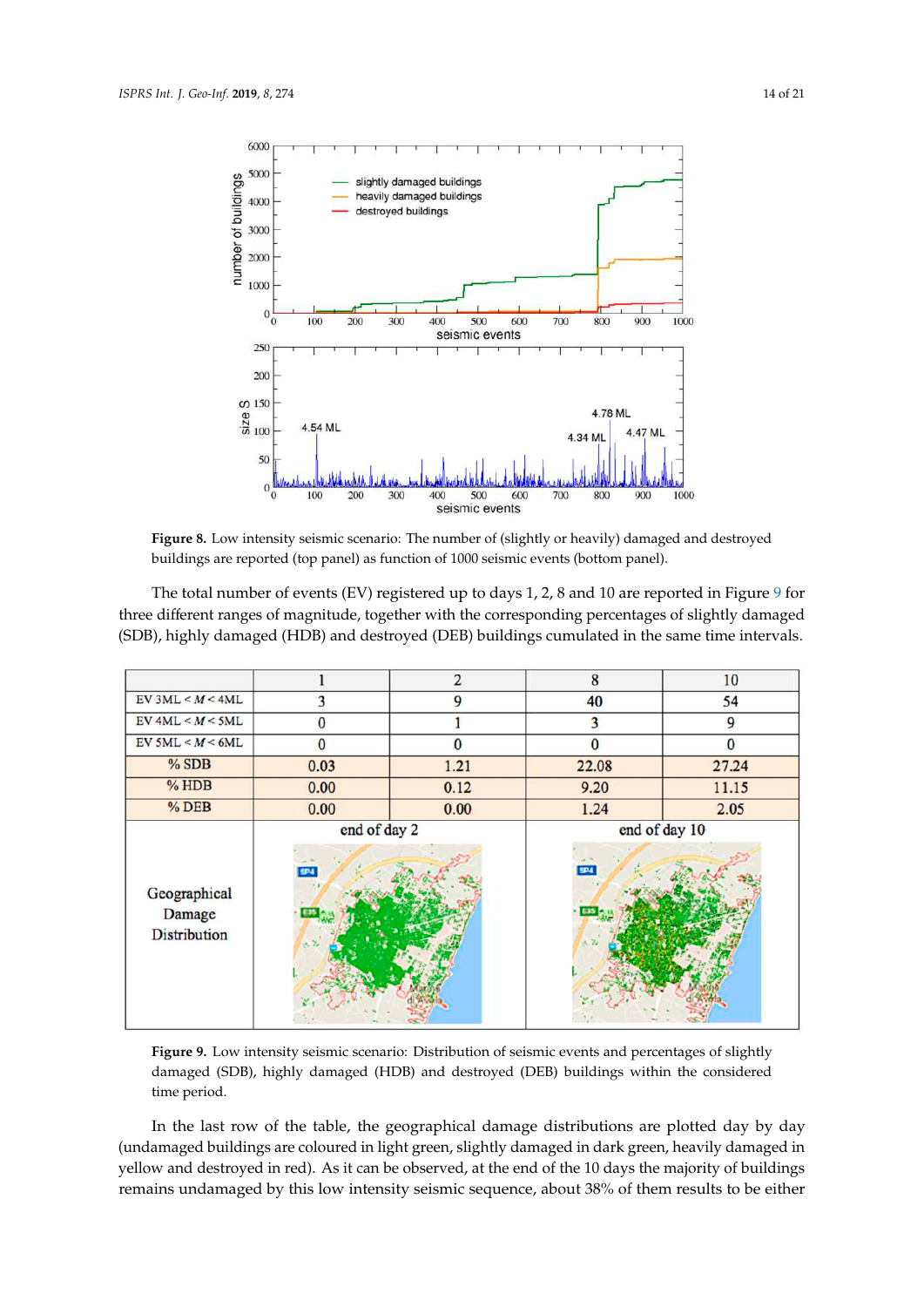slightly or heavily damaged and only about 2% are destroyed. The main damage increase in this scenario occurs at day 8, when the overall number of damaged buildings jumps from less than 2% to more than 30% in correspondence of a single earthquake of magnitude  $4.34$  ML. The subsequent earthquakes of magnitude 4.78 ML and 4.47 do not make the situation much worse.

### *3.2. Medium Intensity Seismic Scenario 3.2. Medium Intensity Seismic Scenario*

<span id="page-14-0"></span>The same study is repeated for the medium intensity seismic scenario, with a few events between The same study is repeated for the medium intensity seismic scenario, with a few events between 4 ML and 5 ML and only one event above 5 ML. The results are reported in Figures 10 and 11. 4 ML and 5 ML and only one event above 5 ML. The results are reported in Figure[s 10](#page-14-0) an[d 11](#page-14-1).



destroyed buildings are reported (top panel) as function of 1000 seismic events (bottom panel). destroyed buildings are reported (top panel) as function of  $\mathbf{r}$ **Figure 10.** Medium intensity seismic scenario: The number of (slightly or heavily) damaged and

<span id="page-14-1"></span>

| <b>DAY</b>                                    | $\overline{\mathbf{3}}$ | $\overline{7}$ | 9          | 10    |  |  |
|-----------------------------------------------|-------------------------|----------------|------------|-------|--|--|
| EV3ML < M < 4ML                               | $\overline{7}$          | 26             | 36         | 41    |  |  |
| EV4ML < M < 5ML                               |                         | 5              | 6          | 9     |  |  |
| EV $5ML < M < 6ML$                            | $\mathbf{0}$            | $\Omega$       | $\bf{0}$   |       |  |  |
| $%$ SDB                                       | 8.53                    | 25.96          | 27.67      | 20.21 |  |  |
| % HDB                                         | 0.21                    | 4.26           | 5.54       | 17.87 |  |  |
| % DEB                                         | 0.00                    | 1.29           | 1.97       | 16.37 |  |  |
| Geographical<br>Damage<br><b>Distribution</b> | 594                     |                | <b>REM</b> |       |  |  |

**Figure 11.** Medium intensity seismic scenario: Distribution of seismic events and percentages of **Figure 11.** Medium intensity seismic scenario: Distribution of seismic events and percentages of slightly damaged (SDB), highly damaged (HDB) and destroyed (DEB) buildings within the slightly damaged (SDB), highly damaged (HDB) and destroyed (DEB) buildings within the considered time period.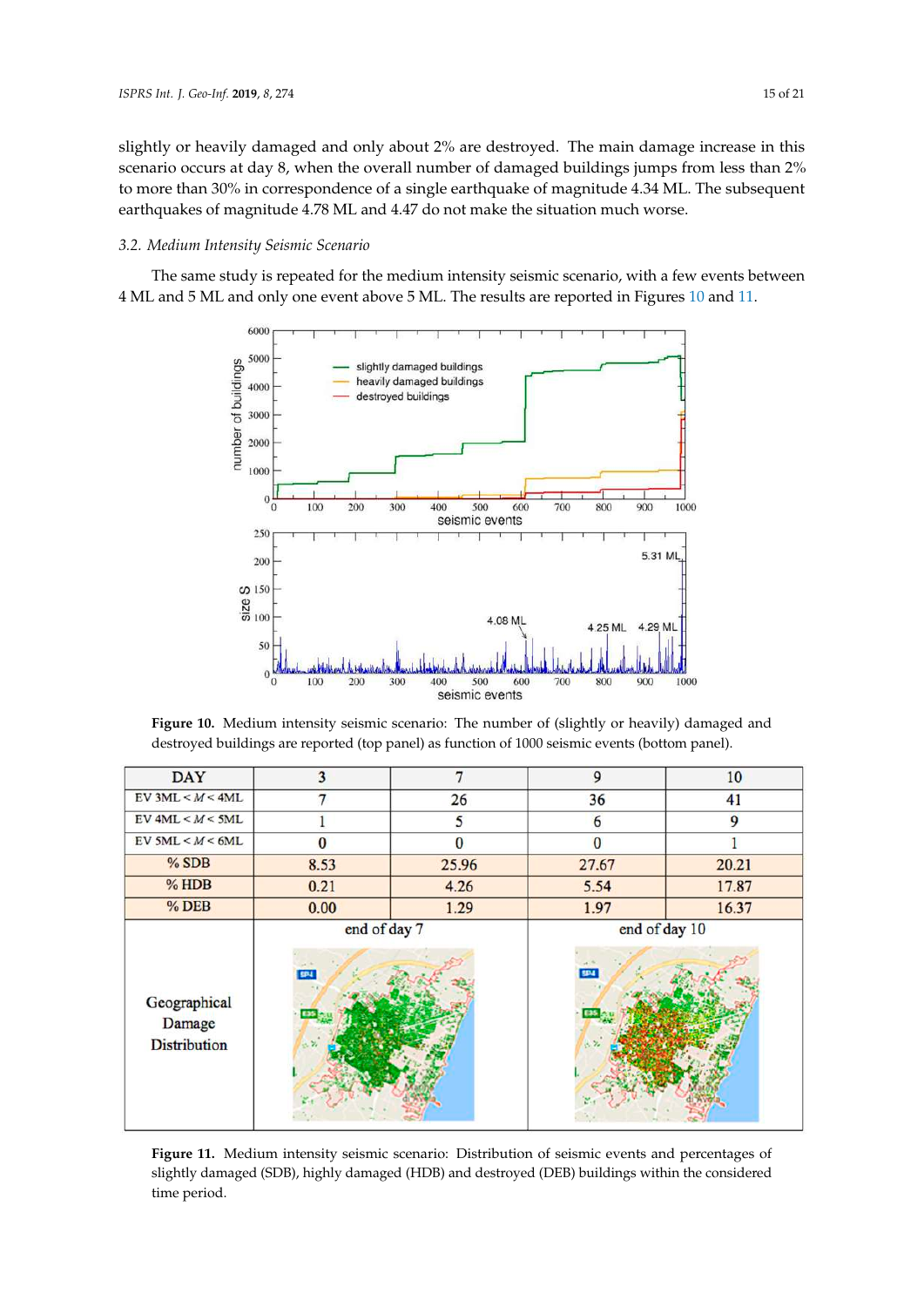Looking at the two panels of Figure [10,](#page-14-0) it clearly appears that the main increase in the percentage of slightly damaged buildings (from about 10% to more than 25%) occurs at the beginning of day 7, in correspondence of an earthquake of magnitude 4.08 ML, while the main increase in the percentage of destroyed buildings (from about 2% to about 16%) has been registered at the end of the last day, just after the main shock of magnitude 5.31ML. As expected, the percentages of highly damaged or destroyed buildings reported in Figure [11](#page-14-1) are sensibly greater than the correspondent ones in the previously studied low intensity scenario, as also confirmed by the spread of red spots on the geographical damage distribution shown in the last row of the table. It is worth to point out that the sudden decrease in the percentage of slightly damaged buildings, in correspondence of the last mainshock, is due to the fact that many of these buildings change their status in highly damaged or destroyed.

### *3.3. High Intensity Seismic Scenario*

The last considered sequence of earthquakes simulates a high intensity seismic scenario, with many events between 4 ML and 5 ML, one event of 5.21 ML at day 7 and a second intense ground motion of 5.06 at day 9. The sequence is reported at the bottom of Figure [12](#page-15-0) while in the upper part of the same figure the evolution of damage is shown, as usual, in terms of percentages of slightly damaged, heavily damaged and destroyed buildings.

<span id="page-15-0"></span>

**Figure 12.** High intensity seismic scenario: The number of (slightly or heavily) damaged and **Figure 12.** High intensity seismic scenario: The number of (slightly or heavily) damaged and destroyed buildings are reported (top panel) as function of 1000 seismic events (bottom panel).

Differently than what happened in the previously considered seismic sequences, in this case significant amounts of highly damaged and destroyed buildings can be observed. The values reported in Figure [13](#page-16-0) reveal in fact, at the end of the considered time interval, the presence of about  $46\%$  of buildings either highly damaged or destroyed. Notice that the main jump in the percentage of slightly damaged buildings occurs in correspondence of an event of 4.33 ML, while the main increase in the percentage of heavily damaged buildings is observed in correspondence of the main shock of 5.21 ML. Finally, the percentage of destroyed buildings shows three main jumps, in correspondence of three events with magnitude 5.21 ML, 4.38 ML and 4.85 ML, respectively. It is interesting to highlight that—as it can be observed in some way also in the previous scenarios—the main damage jumps are not necessarily correlated to the main events: for example, the earthquake of 4.38 ML at the end of day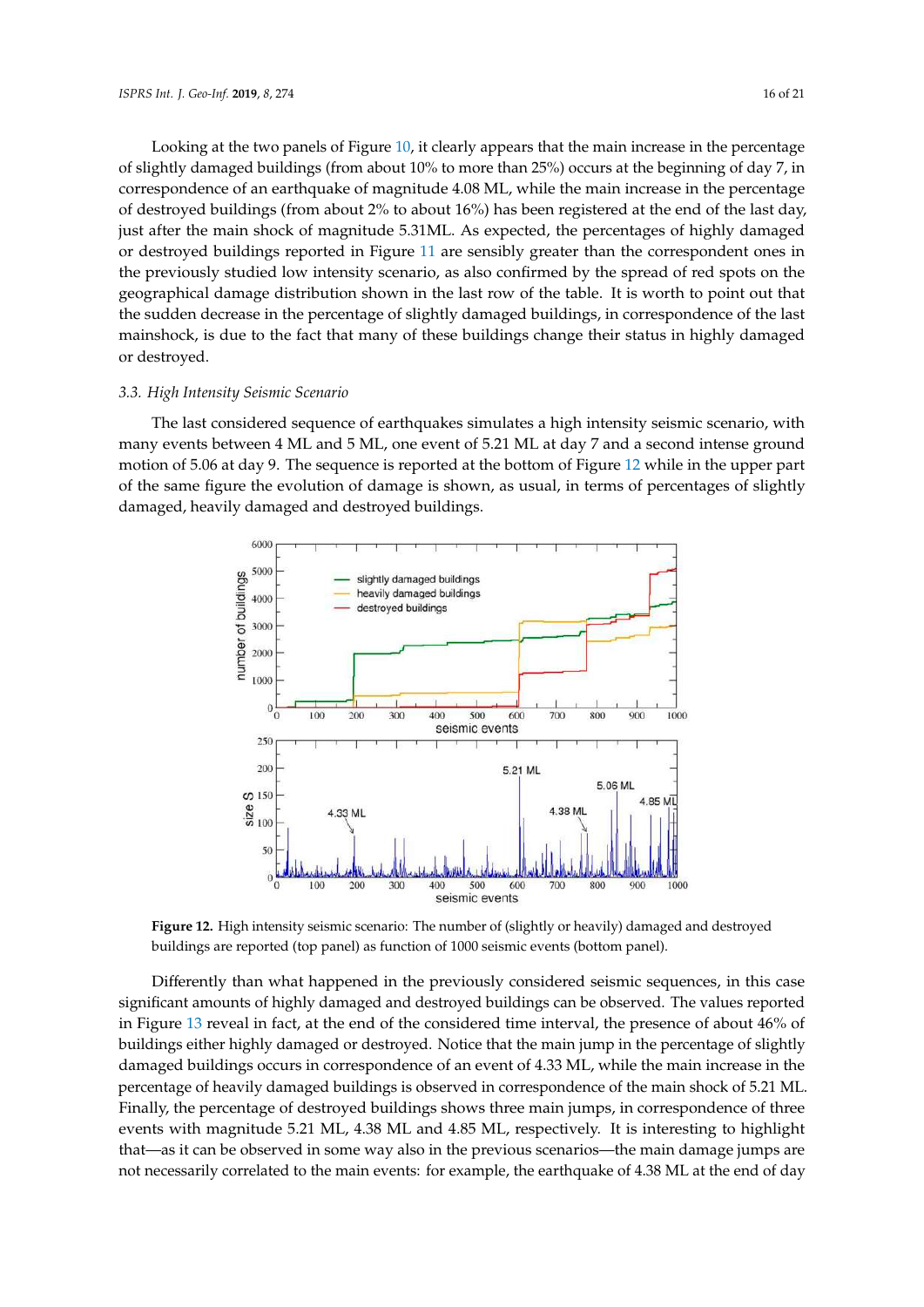<span id="page-16-0"></span>

|                                               | 2              | $\overline{7}$ | $\boldsymbol{8}$ | 10    |  |  |
|-----------------------------------------------|----------------|----------------|------------------|-------|--|--|
| EV3ML < M < 4ML                               | 6              | 23             | 28               | 40    |  |  |
| EV 4ML < M < 5ML                              | $\overline{2}$ | 9              | 12<br>23         |       |  |  |
| $EV$ 5ML < $M$ < 6ML                          | $\bf{0}$       |                | 2                |       |  |  |
| $%$ SDB                                       | 11.24          | 14.66          | 18.68            | 22.15 |  |  |
| % HDB                                         | 2.47           | 17.94          | 13.86            | 17.08 |  |  |
| % DEB                                         | 0.01           | 7.25           | 17.42            | 28.96 |  |  |
| Geographical<br>Damage<br><b>Distribution</b> | 5P4            |                | 5P4              |       |  |  |

8 produces an increase of 10% of destroyed buildings while the stronger event of 5.06 ML at day 9 has much smaller effects (with an increase of only 2%).

**Figure 13.** High intensity seismic scenario: Distribution of seismic events and percentages of slightly intensity seismic events and percentages of slightly damaged (SDB), highly damaged (HDB) and destroyed (DEB) buildings within the considered time period.

This counterintuitive effect is due to the intrinsic non-linear nature of the damage accumulation in the real world, which is captured by the agent-based simulations thanks to the conjunction of three important features implemented in our software: The exponential increase of the energy released by an earthquake as function of its magnitude, the sigmoidal shape of the relation between the seismic intensity and the damage increment of a given building, and the step-like function describing the change of status of the building (which depends on two subsequent thresholds in its total cumulated damage). The combination of these features makes the overall system—like all the real complex systems—very sensitive to its past seismic history, in the sense that similar seismic events could have very different damage effects, not proportional to their intensity, just because they happen in different moments.

### *3.4. Comparison of the Damages Produced in the Considered Seismic Scenarios*

In this section a more detailed statistical analysis of buildings' damages at the end of each simulation for the three previously considered seismic scenarios is presented.

Some characteristic parameters of each building have been taken into account, in particular its date of construction, the ratio H/L between the height of the building and the side length of its equivalent square plant, the initial vulnerability and the amplification level of the foundation soil.

This analysis could obviously be extended to many others characteristic parameters if more details on both the urban and geological GIS data sets would have been available.

The percentage of buildings belonging to each range of the considered parameters have been reported in the first column of Table [4.](#page-17-0) In the same table, in correspondence of every range of parameters, the percentages of buildings which, after each one of the three considered seismic sequences, result to be, respectively, undamaged (UND), slightly damaged (SDB), highly damaged (HDB) or destroyed (DEB), are reported.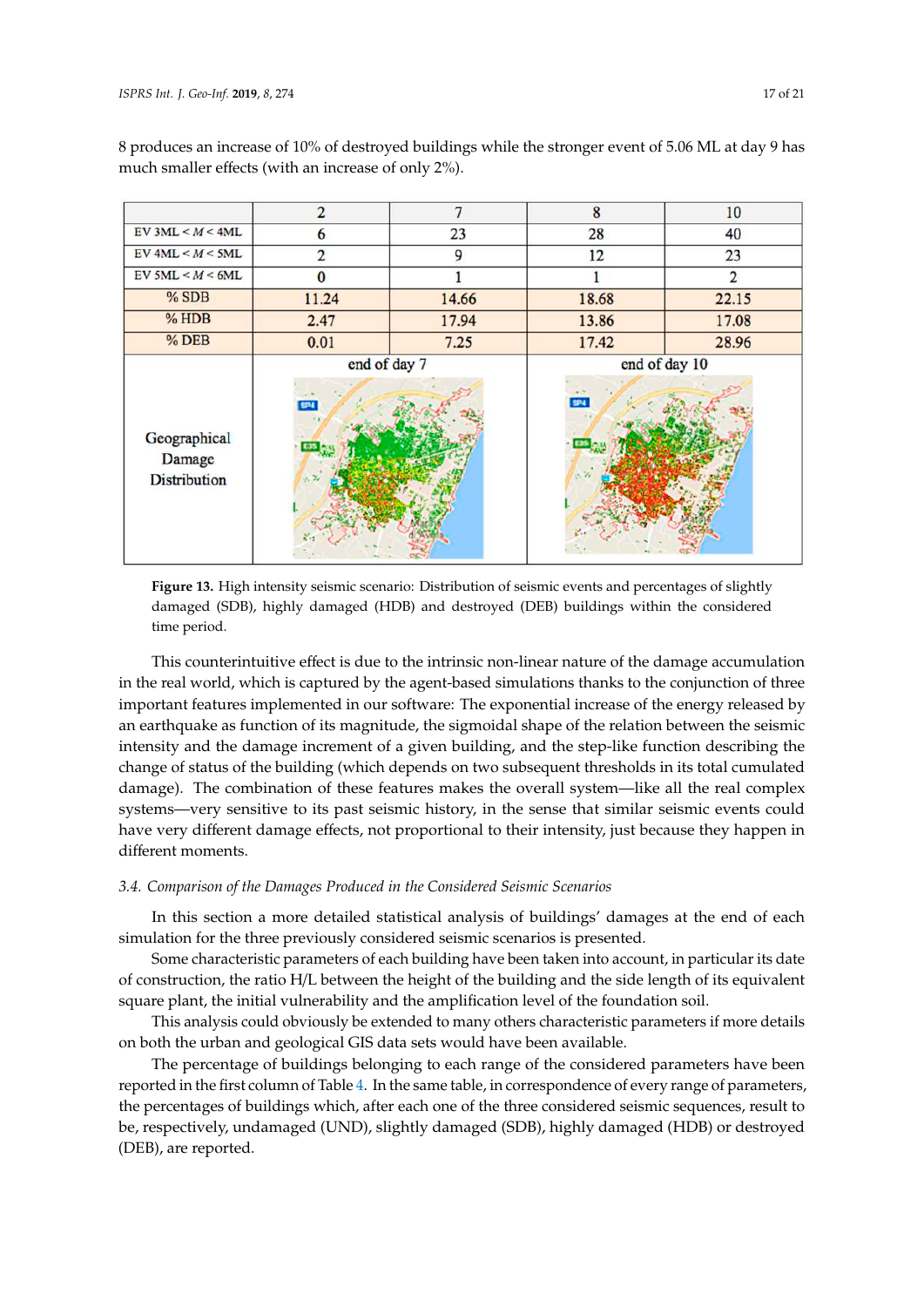| <b>Buildings' Parameters</b> |                   | $%$ of<br><b>Buildings</b> | <b>Low Intensity Seismic</b><br>Scenario |            |            | <b>Medium Intensity Seismic</b><br>Scenario |            |            | <b>High Intensity Seismic Scenario</b> |            |            |            |       |            |
|------------------------------|-------------------|----------------------------|------------------------------------------|------------|------------|---------------------------------------------|------------|------------|----------------------------------------|------------|------------|------------|-------|------------|
|                              |                   |                            | <b>UND</b>                               | <b>SDB</b> | <b>HDB</b> | <b>DEB</b>                                  | <b>UND</b> | <b>SDB</b> | HDB                                    | <b>DEB</b> | <b>UND</b> | <b>SDB</b> | HDB   | <b>DEB</b> |
|                              | 1912-1940         | 35.59                      | 16.02                                    | 12.17      | 6.49       | 0.91                                        | 8.24       | 7.54       | 8.67                                   | 11.13      | 5.50       | 7.04       | 14.65 | 14.65      |
|                              | 1941-1964         | 14.42                      | 7.68                                     | 4.13       | 2.15       | 0.46                                        | 4.74       | 3.22       | 3.63                                   | 2.83       | 2.59       | 2.83       | 5.38  | 5.38       |
| Date of                      | 1965-1987         | 41.15                      | 27.90                                    | 10.16      | 2.41       | 0.68                                        | 24.72      | 8.63       | 5.46                                   | 2.34       | 12.31      | 6.79       | 8.72  | 8.72       |
| construction                 | 1988-1999<br>2.90 |                            | 2.26                                     | 0.54       | 0.09       | 0.01                                        | 2.24       | 0.55       | 0.06                                   | 0.05       | 0.83       | 0.29       | 0.17  | 0.17       |
|                              | 2000-2007         | 0.50                       | 0.39                                     | 0.11       | 0.00       | 0.00                                        | 0.34       | 0.11       | 0.03                                   | 0.02       | 0.14       | 0.03       | 0.02  | 0.02       |
|                              | 2008-2018         | 5.44                       | 5.29                                     | 0.14       | 0.00       | 0.00                                        | 5.17       | 0.26       | 0.01                                   | 0.00       | 0.77       | 0.10       | 0.02  | 0.02       |
| Ratio H/L                    | < 0.5             | 24.49                      | 21.13                                    | 3.28       | 0.07       | 0.01                                        | 18.94      | 4.42       | 1.01                                   | 0.12       | 7.87       | 2.04       | 1.29  | 1.29       |
|                              | $0.5 - 2$         | 69.03                      | 36.05                                    | 22.74      | 8.98       | 1.26                                        | 24.99      | 14.78      | 15.75                                  | 13.52      | 13.90      | 13.33      | 24.54 | 24.54      |
|                              | >2                | 6.48                       | 2.36                                     | 1.22       | 2.10       | 0.80                                        | 1.62       | 1.01       | 1.11                                   | 2.73       | 0.37       | 1.72       | 3.13  | 3.13       |
|                              | low               | 4.85                       | 4.83                                     | 0.01       | 0.00       | 0.00                                        | 4.76       | 0.09       | 0.00                                   | 0.00       | 0.36       | 0.00       | 0.00  | 0.00       |
| Initial<br>vulnerability     | medium            | 36.90                      | 27.29                                    | 9.27       | 0.29       | 0.05                                        | 22.66      | 8.03       | 5.73                                   | 0.48       | 12.85      | 4.84       | 4.98  | 4.98       |
|                              | high              | 58.25                      | 27.41                                    | 17.97      | 10.86      | 2.01                                        | 17.92      | 12.25      | 12.19                                  | 15.89      | 9.03       | 12.28      | 23.79 | 23.79      |
|                              | medium-low        | 6.85                       | 6.12                                     | 0.71       | 0.03       | 0.00                                        | 5.12       | 1.46       | 0.27                                   | 0.01       | 1.90       | 0.54       | 0.51  | 0.51       |
| Site                         | medium            | 8.26                       | 6.83                                     | 1.40       | 0.03       | 0.00                                        | 6.11       | 1.36       | 0.77                                   | 0.02       | 3.22       | 0.75       | 0.37  | 0.37       |
| amplification                | medium-high       | 0.07                       | 46.51                                    | 25.14      | 11.09      | 2.06                                        | 0.07       | 0.00       | 0.00                                   | 0.00       | 0.01       | 0.00       | 0.01  | 0.01       |
|                              | high              | 84.80                      | 46.51                                    | 25.14      | 11.09      | 2.06                                        | 33.25      | 17.89      | 17.33                                  | 16.34      | 17.02      | 15.79      | 28.08 | 28.08      |

<span id="page-17-0"></span>**Table 4.** Influence of characteristic building's parameters on the damage intensity for the three considered seismic scenarios.

As it can be noticed, for the low intensity scenario the percentages of damaged buildings are small for all the considered parameters. Only two values are greater than 20% and refer in particular to slightly damaged buildings belonging to the range H/L between 0.5 and 2 or built on soils having high site amplification.

With reference to either the medium or high intensity seismic scenarios, it can be observed that the large majority of heavily damaged and destroyed buildings have been built before 1988. The influence of the ratio H/L on the presence of heavy damage or collapse is particularly significant in the range 0.5–2. The low values referred to ratios greater than 2 are related to the small presence of tall buildings in the considered area. With reference to the role of the initial vulnerability on the successive damage or collapse of the buildings, the results confirm that vulnerable structures are more prone to suffer severe damages. Finally, again as one could expect, the greatest percentages of heavily damaged and destroyed building are located on soils with high values of the site amplification parameter.

The comparison of the data related to the three seismic scenarios allows to point out that, for all the considered ranges of parameters, the percentages of undamaged buildings decreases with the intensity of the seismic scenario while the number of destroyed buildings increases.

The previous results show a satisfactory agreement with the expected damage scenarios for an urban area subjected to repetitive ground motions, thus further confirming the reliability of the proposed methodology.

#### **4. Conclusions**

This study represents a first attempt to apply a new multidisciplinary agent-based approach to the seismic assessment of a large urban, and peri-urban, area. By integrating competences and information coming from several scientific disciplines, going from the SOC dynamics of earthquakes to the seismic response of buildings with a given vulnerability, from the GIS features of the urban settlement to agent-based simulations, the proposed methodology allows to evaluate the effects of long sequences of seismic shocks on the buildings present in the area under investigation, assuming that the latter is in a critical state. In particular, differently than other simulation studies which refer to the effects produced on an urban area by a single seismic event, the present approach is able to reproduce the increase of buildings' damage due to repetitive ground motions. The proposed methodology has been implemented in a new software, called ABES, developed by the authors within the fully programmable multi-agent environment Netlogo.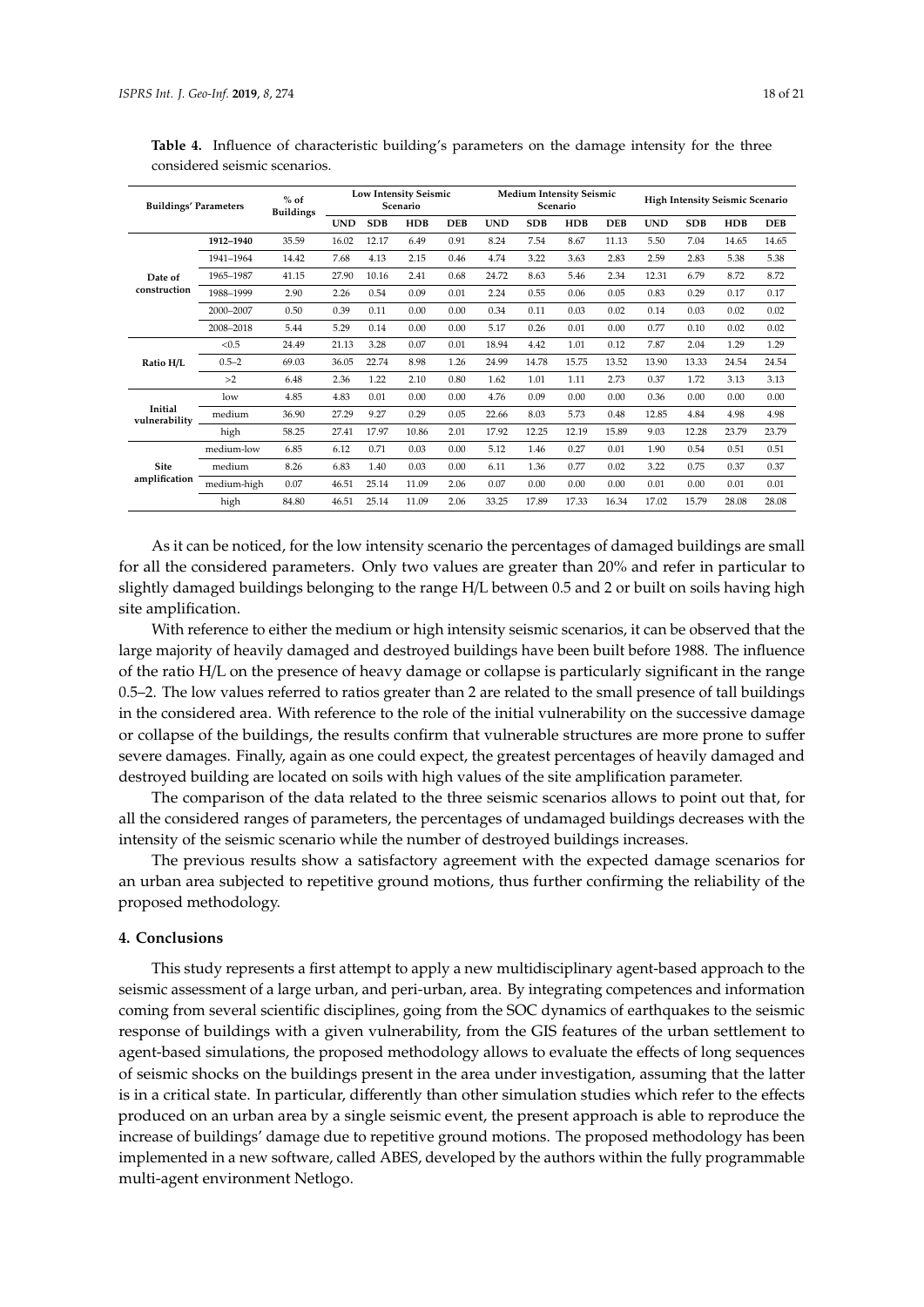In the paper, a small portion of the territory of Avola (Siracusa, Italy) has been considered as a case study. The similarity, from the point of view of the seismic risk, of this area with the one involved in the earthquake occurred in L'Aquila in 2009, allowed us to perform a calibration of the software based on real data. Then, among the many seismic scenarios that have been simulated for the considered territory (by randomly varying the initial conditions, i.e.; the seismic stress distribution on the lattice nodes), three different ones with an increasing number of strong events have been taken into account and discussed in the results section. The effects of the considered seismic sequences on the buildings of Avola have been analyzed in detail and the influence of some characteristic parameters on the damage has been evaluated.

In spite of the introduced simplified assumptions, due to the lack of sufficient details on the construction typologies and to the approximations at the basis of the SOC model, the numerical results clearly show the potentialities of the present approach in estimating the damage diffusion in the urban area due to repetitive ground motion.

It is important to highlight that the main goal of this study is not to provide a detailed report of the seismic vulnerability of the town of Avola but to propose a new methodology that could be applied to any geographic area for which both urban and geological Gis data sets are available. Obviously the more detailed the available data will be, the more reliable will turn out the results.

We believe that the proposed methodology could encourage forward-looking municipal administrations to adopt this kind of approach in order to implement both prevention and emergency plans concerning the related urban territory. In fact this approach could be used to investigate how to increase the resilience of urban areas, or to reduce the seismic vulnerability, by improving the structural performance of the most vulnerable buildings, through ad hoc retrofitting strategies. Furthermore, it could be used for planning new safety areas that could diminish the risk for the population, and for implementing more efficient and timely evacuation plans in case of repeated seismic events of either small or high intensity.

It is worth noting that the proposed methodology has been applied to the scale of a small town for investigating the distribution of the building damage intensity but it could also be easily extended to a larger scale in order to address the seismic vulnerability of several homogeneous urban areas interested by common seismic-genetic sources. For example, one could consider the case of the Oriental Sicily area, whose seismic risk is mainly associated to the Ibleo-Maltese system of faults that were responsible for the great devastating 1963 earthquake.

**Author Contributions:** Conceptualization, Annalisa Greco, Alessandro Pluchino, Andrea Rapisarda and Ivo Caliò; Methodology, Annalisa Greco and Alessandro Pluchino; Software, Alessandro Pluchino; Validation, Annalisa Greco and Alessandro Pluchino; Investigation, Annalisa Greco and Alessandro Pluchino; Resources, Luca Barbarossa, Giovanni Barreca, Francesco Martinico; Data Curation, Luca Barbarossa, Giovanni Barreca, Francesco Martinico; Writing-Original Draft Preparation, Annalisa Greco and Alessandro Pluchino;; Writing-Review & Editing, Annalisa Greco, Alessandro Pluchino and Andrea Rapisarda; Visualization, Annalisa Greco and Alessandro Pluchino; Supervision, Annalisa Greco, Alessandro Pluchino, Andrea Rapisarda and Ivo Caliò; Funding Acquisition, Annalisa Greco, Alessandro Pluchino and Andrea Rapisarda

**Funding:** This research was partly funded by the PRIN 2017WZFTZP "Stochastic forecasting in complex systems" and partly by the University of Catania, with the project "Linea di intervento 2" of the Department of Physics and Astronomy "Ettore Majorana" and the project "Piano della Ricerca Dipartimentale 2016-2018" of the Department of Civil Engineering and Architecture.

**Acknowledgments:** Authors would like to thank Vittorio Rosato and Sonia Giovinazzi for their useful suggestions and comments.

**Conflicts of Interest:** The authors declare no conflict of interest. The funders had no role in the design of the study; in the collection, analyses, or interpretation of data; in the writing of the manuscript, or in the decision to publish the results.

### **References**

<span id="page-18-0"></span>1. Ramos, L.F.; Lourenço, P.B. Modelling and vulnerability of historical city centres in seismic areas: A case study in Lisbon. *Eng. Struct.* **2004**, *26*, 1295–1310. [\[CrossRef\]](http://dx.doi.org/10.1016/j.engstruct.2004.04.008)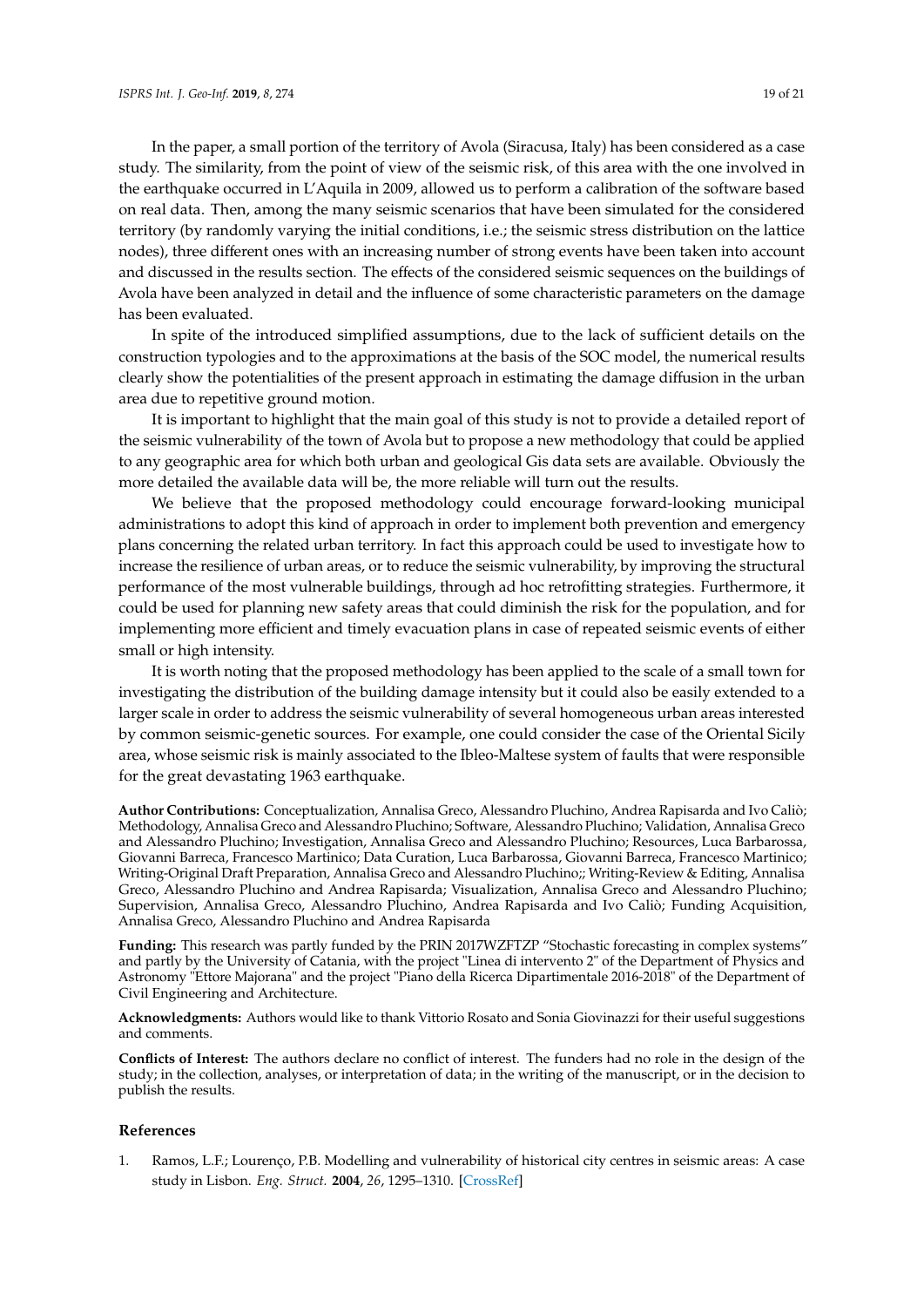- <span id="page-19-15"></span>2. Lagomarsino, S.; Giovinazzi, S. Macroseismic and mechanical models for the vulnerability and damage assessment of current buildings. *Bull. Earthq. Eng.* **2006**, *4*, 415–443. [\[CrossRef\]](http://dx.doi.org/10.1007/s10518-006-9024-z)
- <span id="page-19-1"></span>3. Senaldi, I.; Magenes, G.; Penna, A. Numerical investigations on the seismic response of masonry building aggregates. *Adv. Mater. Res.* **2010**, *133*, 715–720. [\[CrossRef\]](http://dx.doi.org/10.4028/www.scientific.net/AMR.133-134.715)
- 4. Polese, M.; Di Ludovico, M.; Prota, A.; Manfredi, G. Damage-dependent vulnerability curves for existing buildings. *Earthq. Eng. Struct. Dyn.* **2013**, *42*, 853–870. [\[CrossRef\]](http://dx.doi.org/10.1002/eqe.2249)
- 5. Maio, R.; Vicente, R.; Formisano, A.; Varum, H. Seismic vulnerability of building aggregates through hybrid and indirect assessment techniques. *Bull. Earthq. Eng.* **2015**, *13*, 2995. [\[CrossRef\]](http://dx.doi.org/10.1007/s10518-015-9747-9)
- 6. Del Gaudio, C.; Ricci, P.; Verderame, G.M. Development and urban-scale application of a simplified method for seismic fragility assessment of RC buildings. *Eng. Struct.* **2015**, *91*, 40–57. [\[CrossRef\]](http://dx.doi.org/10.1016/j.engstruct.2015.01.031)
- 7. Zuccaro, G.; Cacace, F. Seismic vulnerability assessment based on typological characteristics. The first level procedure "SAVE". *Soil Dyn. Earthq. Eng.* **2015**, *69*, 262–269. [\[CrossRef\]](http://dx.doi.org/10.1016/j.soildyn.2014.11.003)
- 8. Riedel, I.; Guéguen, P.; Dalla Mura, M.; Pathier, E.; Leduc, T.; Chanussot, J. Seismic vulnerability assessment of urban environments in moderate-to-low seismic hazard regions using association rule learning and support vector machine methods. *Nat. Hazards* **2015**, *76*, 1111. [\[CrossRef\]](http://dx.doi.org/10.1007/s11069-014-1538-0)
- 9. Maio, R.; Ferreira, T.M.; Vicente, R. A critical discussion on the earthquake risk mitigation of urban cultural heritage assets. *Int. J. Disaster Risk Reduct.* **2016**, *27*, 239–247. [\[CrossRef\]](http://dx.doi.org/10.1016/j.ijdrr.2017.10.010)
- <span id="page-19-2"></span>10. Giovinazzi, S.; Pampanin, S. Simplified Approaches for the Seismic Risk Rating of Reinforced Concrete Buildings and the Selection of Retrofit Strategies. In Proceedings of the ANIDIS Conference, Pistoia, Italy, 17–21 September 2017.
- <span id="page-19-3"></span>11. Greco, A.; Lombardo, G.; Pantò, B.; Famà, A. Seismic vulnerability of historical masonry aggregate buildings in oriental Sicily. *Int. J. Archit. Herit.* **2018**. [\[CrossRef\]](http://dx.doi.org/10.1080/15583058.2018.1553075)
- <span id="page-19-0"></span>12. et al. Seismic vulnerability assessment at urban scale for two typical Swiss cities using Risk-UE methodology. *Nat. Hazards* **2016**, *84*, 249–269. [\[CrossRef\]](http://dx.doi.org/10.1007/s11069-016-2420-z)
- <span id="page-19-4"></span>13. Omori, F. On the aftershocks of earthquakes. *J. Coll. Sci. Imp. Univ. Tokyo* **1894**, *7*, 111–200.
- 14. Utsu, T.; Ogata, Y.; Matsu'ura, R.S. The centenary of the Omori formula for a decay law of aftershock activity. *J. Phys. Earth* **1995**, *43*, 1–33. [\[CrossRef\]](http://dx.doi.org/10.4294/jpe1952.43.1)
- 15. Baiesi, M.; Paczuski, M. Scale-free networks of earthquakes and aftershocks. *Phys. Rev. E* **2004**, *69*, 066106. [\[CrossRef\]](http://dx.doi.org/10.1103/PhysRevE.69.066106) [\[PubMed\]](http://www.ncbi.nlm.nih.gov/pubmed/15244666)
- <span id="page-19-5"></span>16. Kossobokov, V.G.; Nekrasova, A. Characterizing Aftershock Sequences of the Recent Strong Earthquakes in Central Italy. *Pure Appl. Geophys.* **2017**, *174*, 3713–3723. [\[CrossRef\]](http://dx.doi.org/10.1007/s00024-017-1624-9)
- <span id="page-19-6"></span>17. Rossetto, T.; Peiris, N.; Alarcon, J.E.; So, E.; Sargeant, S.; Free, M.; Sword-Daniels, V.; Del Re, D.; Libberton, C.; Verrucci, E.; et al. Field observations from the Aquila, Italy earthquake of April 6, 2009. *Bull. Earthq. Eng.* **2011**, *9*, 11–37. [\[CrossRef\]](http://dx.doi.org/10.1007/s10518-010-9221-7)
- <span id="page-19-7"></span>18. Lu, X.Z.; Han, B.; Hori, M.; Xiong, C.; Xu, Z. A coarse-grained parallel approach for seismic damage simulations of urban areas based on refined models and GPU/CPU cooperative computing. *Adv. Eng. Softw.* **2014**, *70*, 90–103. [\[CrossRef\]](http://dx.doi.org/10.1016/j.advengsoft.2014.01.010)
- <span id="page-19-9"></span>19. Xiong, C.; Lu, X.Z.; Guan, H.; Xu, Z. A nonlinear computational model for regional seismic simulation of tall buildings. *Bull. Earthq. Eng.* **2016**, *14*, 1047–1069. [\[CrossRef\]](http://dx.doi.org/10.1007/s10518-016-9880-0)
- <span id="page-19-10"></span>20. Matassoni, L.; Giovinazzi, S.; Pollino, M.; Fiaschi, A.; La Porta, L.; Rosato, V. A Geospatial Decision Support Tool for Seismic Risk Management: Florence (Italy) Case Study. In *Computational Science and Its Applications—ICCSA 2017*; ICCSA 2017. Lecture Notes in Computer Science; Gervasi, O., Ed.; Springer: Cham, Switzerland, 2017; Volume 10405.
- <span id="page-19-11"></span>21. Silva, V.; Horspool, N. Combining USGS ShakeMaps and the OpenQuake-engine for damage and loss assessment. *Earthq. Eng. Struct. Dyn.* **2019**, *48*, 634–652. [\[CrossRef\]](http://dx.doi.org/10.1002/eqe.3154)
- <span id="page-19-8"></span>22. Hancilar, U.; Tuzun, C.; Yenidogan, C.; Erdik, M. ELER software—A new tool for urban earthquake loss assessment. *Nat. Hazards Earth Syst. Sci.* **2010**. [\[CrossRef\]](http://dx.doi.org/10.5194/nhess-10-2677-2010)
- <span id="page-19-12"></span>23. Bak, P.; Tang, C. and Wiesenfeld, K. Self-organized criticality: An explanation of the 1/f noise. *Phys. Rev. Lett.* **1987**, *59*, 381. [\[CrossRef\]](http://dx.doi.org/10.1103/PhysRevLett.59.381) [\[PubMed\]](http://www.ncbi.nlm.nih.gov/pubmed/10035754)
- <span id="page-19-13"></span>24. Jensen, H.J. Self-Organized Criticality: Emergent Complex Behavior in Physical and Biological Systems. *Camb. Lect. Notes Phys.* **1998**. [\[CrossRef\]](http://dx.doi.org/10.1017/CBO9780511622717)
- <span id="page-19-14"></span>25. Olami, Z.; Feder, H.J.S.; Christensen, K. Self-organized criticality in a continuous, nonconservative cellular automaton modeling earthquakes. *Phys. Rev. E* **1992**, *68*, 1244–1247. [\[CrossRef\]](http://dx.doi.org/10.1103/PhysRevLett.68.1244) [\[PubMed\]](http://www.ncbi.nlm.nih.gov/pubmed/10046116)